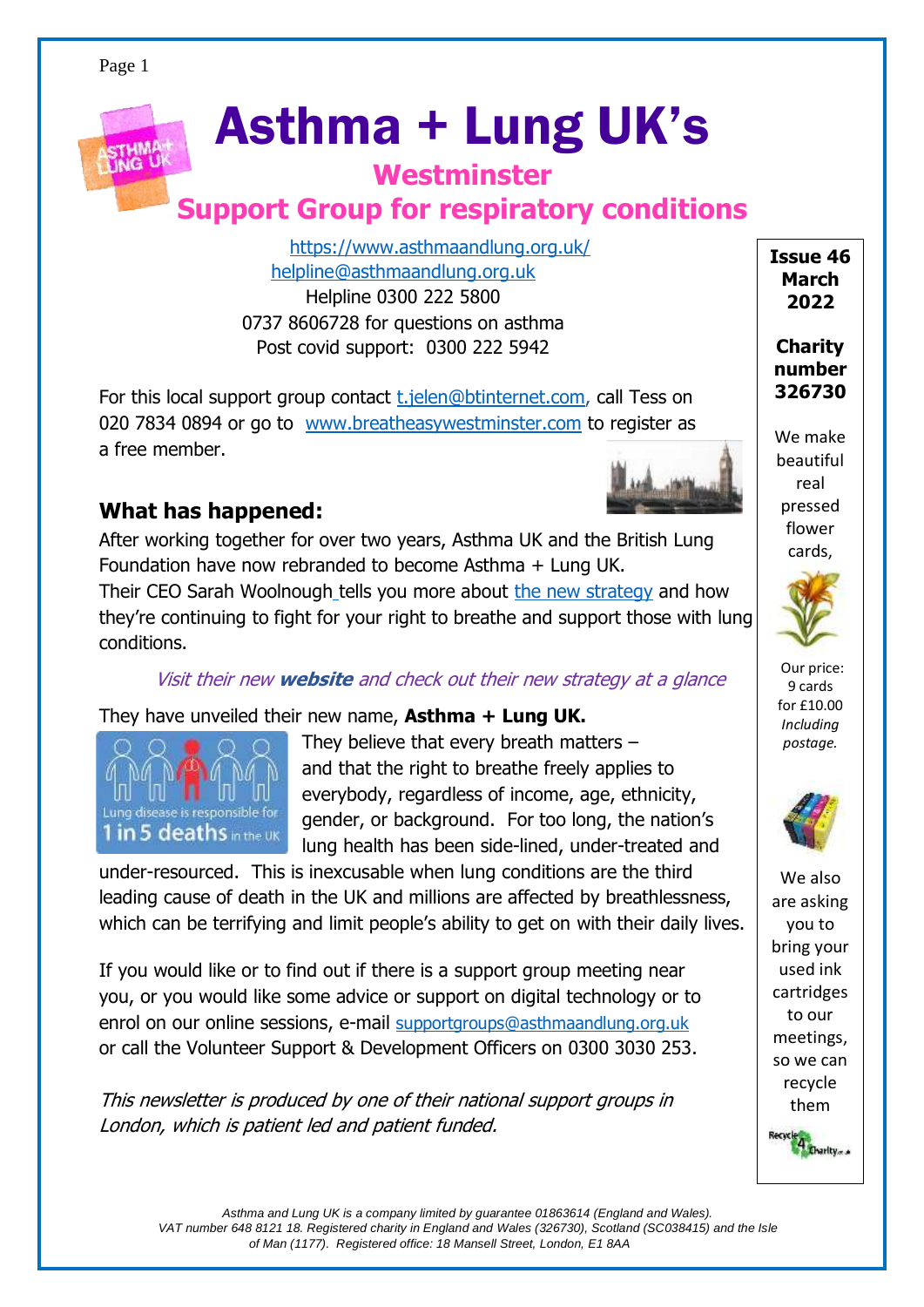#### **Members, do you really need this hard copy posted to you?**



If you are digitally connected, why not receive our multipage newsletter and monthly newsflashes as an email attachment? The bumper quarterly issue has up to 30 pages with loads of blue link doorways to more information.

OR maybe you need help to get online (to receive newsflashes and zoom invites). We can try our best to help you with this. If any other queries, text Tess on 0794 6514380

**To become a free member, go to** [www.breatheasywestminster.com.](http://www.breatheasywestminster.com/) Membership entitles you to join monthly meetings, talks, events, zooms and outings and receive monthly news.

**And a reminder**. Our group is one of many nationally and our support focus is



mainly in Westminster, though members in other areas can join us for zoom sessions and news. As we are patient led and patient funded, as such we welcome our members to become actively involved. Bridge with other members, network and

help organise an outing. There are lots of things you can do. We encourage members news and ideas; you can involve friend and family or anyone interested in respiratory conditions and related topics like air quality and pollution. We can take your questions further, investigate with our links to research and clinicians and listen to and share your concerns.

#### **We need all the help we can get!**

We have managed to maintain contact with most members during lockdown, realising that most of you have compromised immune systems and are looking forward to starting up our live meetings again.



Sadly we have recently lost Stephen Manifold who bravely

fought on against multiple conditions. Stephen contributed much to our committee and we send our fond regards to his wife, Barbara, who wishes to remain with us.



Much more information is covered in pages 5 onwards in this newsletter. All the more reason for you to receive this digitally, instead of just the posted first 4 pages.

Lastly, we are have the "Make Your Move" DVD, kindly donated by Sandra, our Tai Chi tutor. If interested I have a few left over. Just send me a stamped, selfaddressed envelope to 4 Sussex Street, SW1V4RS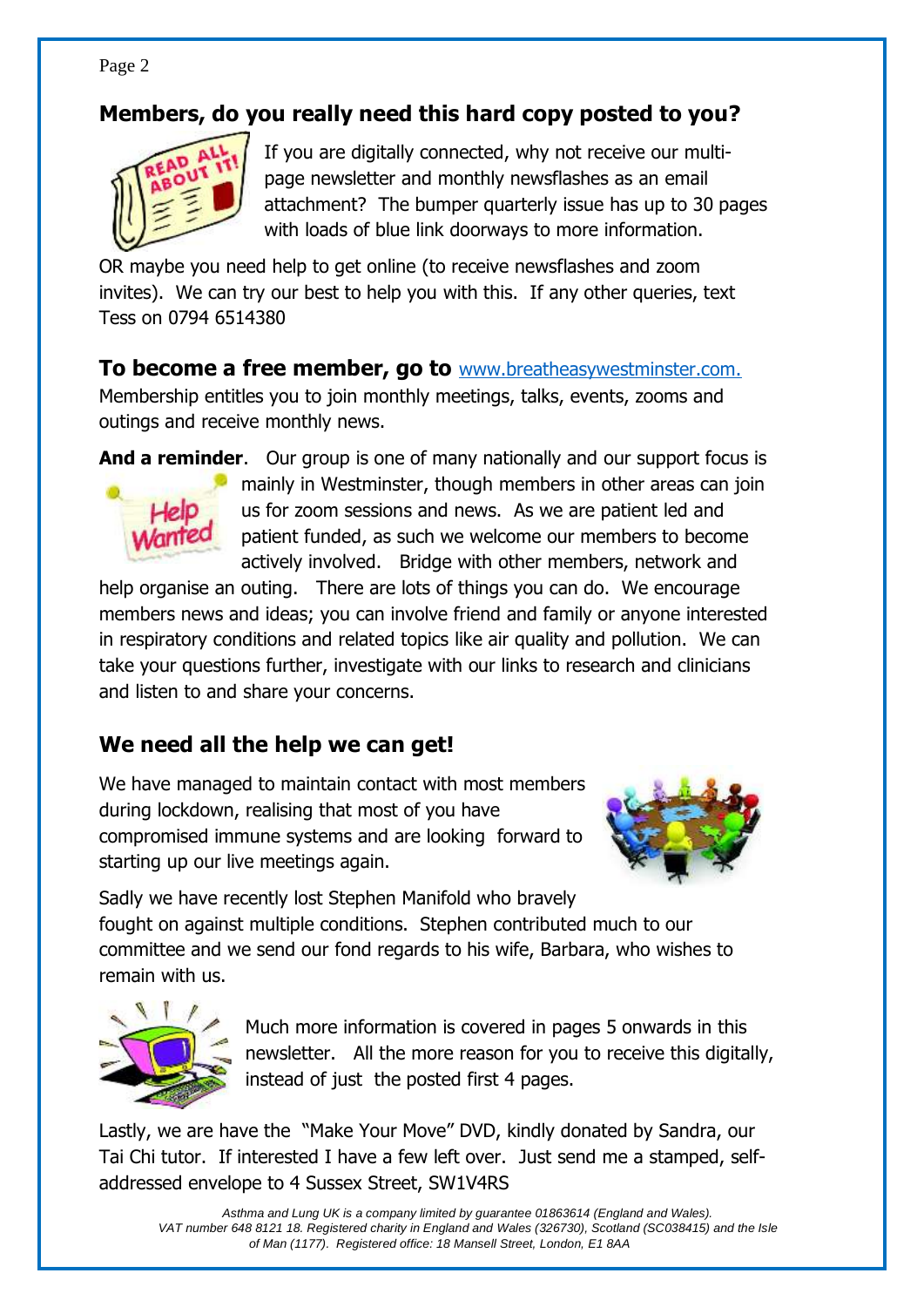#### **Live meetings start up**

There will be a catch up period when we start up our live meetings again, to meet



you all and discuss ideas for outings, talks, and raffles. This means that our Zoom sessions will be limited to only the 1<sup>st</sup> Friday of each month.

Hopefully a return to live meetings on

the third Monday of each month, will be starting probably on 16th May. (Top floor meeting room\*, Ada Court, 10-16 Maida Vale, W9 1TD at 11.00 to 2.00) We are starting April negotiations with the Ada Court managers and will update you on results.

\* Come summer, there is access to their roof garden during our meeting time.

Remember members that we are all volunteers and are patient led and patient funded. It is YOUR group.

Hopefully this year we will have a visit to the fabulous Isabella's plantation, Kew Gardens and perhaps a lunch. Although we will try for funding, a contribution towards transport costs may be needed. We also go to Kew Gardens

Sadly, it looks like Pret a Mange will not be donating free lunches anymore, so we must look to you all for alternative healthy snack ideas.

#### **"No Internet, Only Phone?" Below some useful local support numbers**:-

[Westminster Contact Centre](https://www.westminster.gov.uk/about-council/contact-us) may be able to help on 020 7641 1444.

[Benefits](https://www.westminster.gov.uk/benefits) 0800 072 0042

Age UK [Westminster](https://www.ageuk.org.uk/westminster/) 020 3004 5610, offers advice and assistance.

Abbey [Community Centre](https://www.theabbeycentre.org.uk/community/) [020 7222 0303,](tel:02072220303) has lots of local support and fun.

[Open Age](https://www.openage.org.uk/south-westminster) (South Westminster) activities and advice 020 4516 9969

[Open Age](https://www.openage.org.uk/north-westminster) (North, St Charles) activities and advice 0204 516 9978

[Penfold Hub](https://www.nhg.org.uk/penfold/) guide to support pathways. 020 3815 0033

[Westminster Citizens Advice Bureau.](https://www.westminstercab.org.uk/) 0808 278 7834

[Westminster Libraries](https://us17.campaign-archive.com/?u=f3f2a91134cf0f85a3b2dbb34&id=37fafe4538) at Home Service 020 7641 5405

#### Did you know you can join a Zoom meeting **just by phone?**



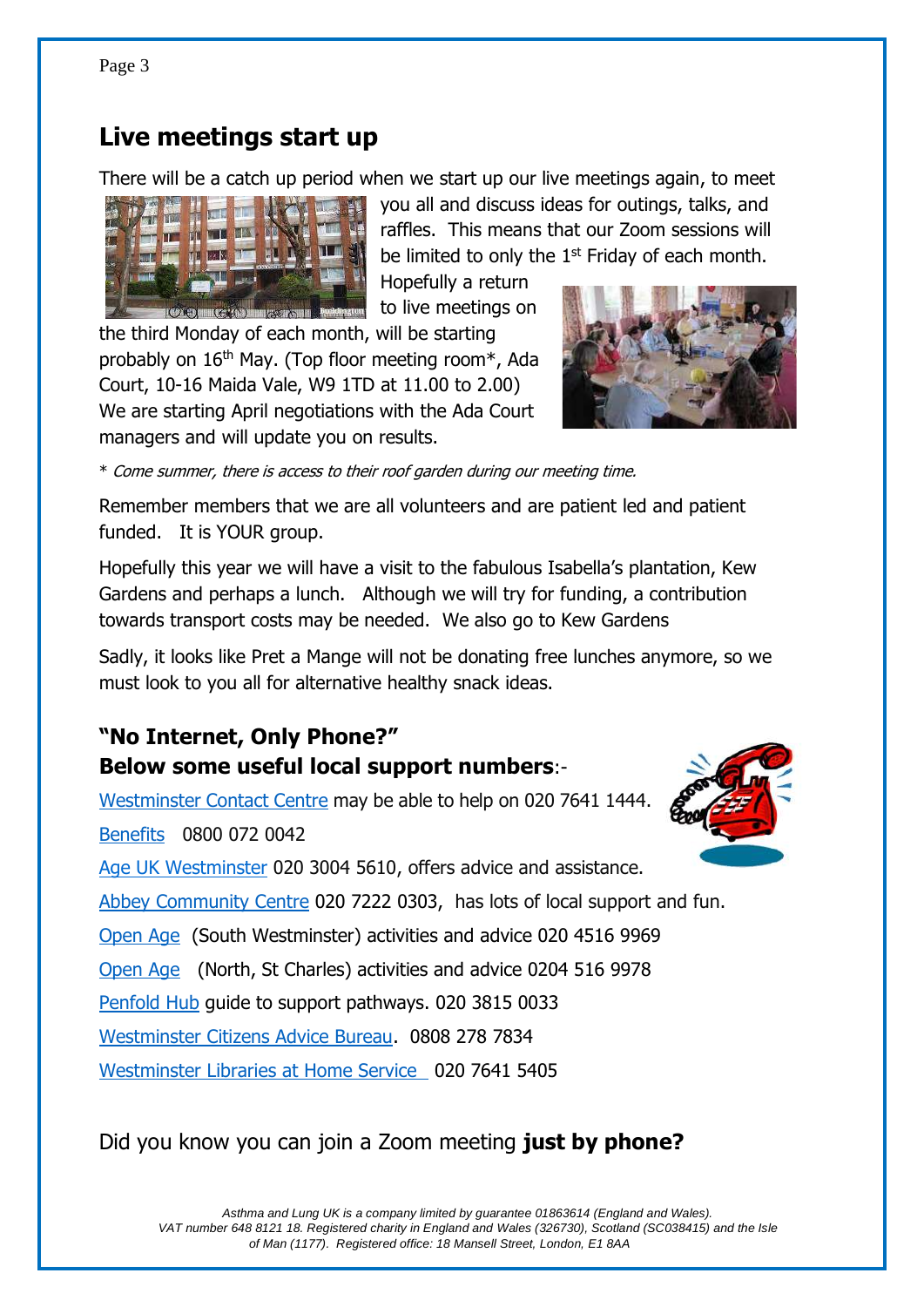

Hard times. Remember cold bedrooms and hot water bottles! Our parents managed before central heating, cooked with local produce and were maybe healthier (room for debate here?)

Meanwhile there are some ideas [HERE](https://email.act.lookaftermybills.com/index.php?action=social&chash=0141a8aedb1b53970fac7c81dac79fbe.9097&s=3b95a3341e3e3c9712402cf8ef50109a) from a company called "Look After My Bills"

Current changes in cost of living will make things hard for many. Don't get into debt, do look for from local

organisations, befriending, support, exercise, legal matters,

housing and research. There are organisations out there for advice. Do talk to someone.

#### **Request to our members:**

- Please register your respiratory condition in a forthcoming online survey which we will email you soon. This will be confidential but allow us to send you information on relevant research opportunities.
- Ensure you update us with any changes to your contact data
- Bring used ink cartridges to meetings.
- Don't put used inhalers in the bin, but return them to the pharmacy, and
- Check your stored medications are in date

Most of our members are of an older generation and our new member, Manjushri is considering ways in which we can encourage a younger membership. Jon has offered to help members that are digitally excluded. We will support any ideas or suggestions on this.



We congratulated our membership secretary, Samuel, for remembering your birthdays and keeping your data secure and Cathy for her encouragement and for phoning members. As Zoom knows no geographic barriers, joining with international zoom and other national support groups has been encouraging and the sharing of data appreciated.

**Vaccinations** Did you know that 106,000 eligible people in Westminster still have not come forward for their first dose, according to figures from the Government's UK Health Security Agency. Read their report [HERE.](https://inews.co.uk/news/westminster-lowest-vaccine-rate-uk-region-government-backyard-1404638) Did you realise that even if Omicron is quoted to be mild, it is still dangerous for unvaccinated elderly with compromised immune systems?

We have applied for a grant and hope to engage in discussions on the different thoughts on this, so watch out for our next survey which may include vaccination take up. Could it be that those with second homes out of London contribute to this figure? or maybe people are just scared or ill-informed. We hope to take these questions further.



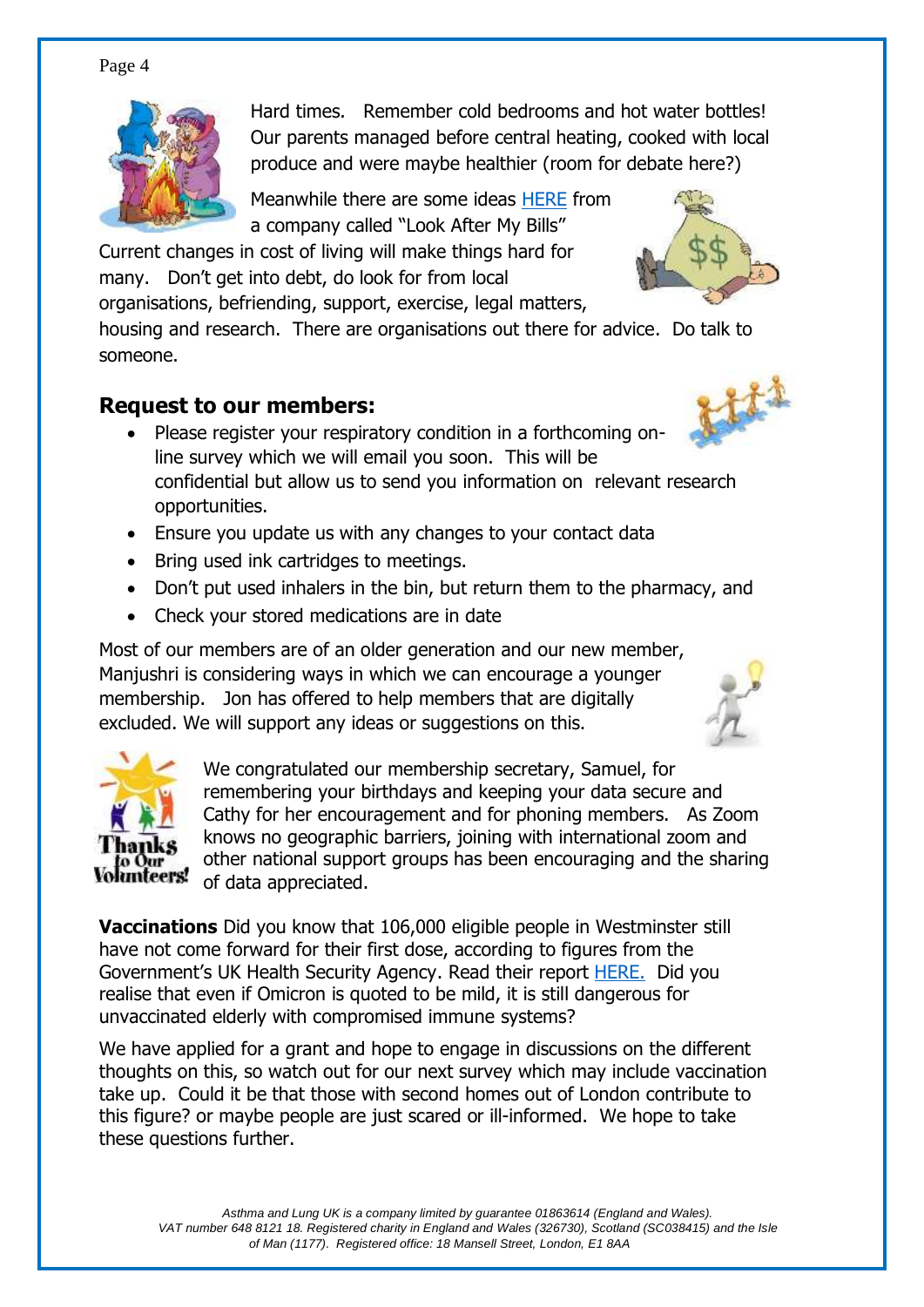

This following digital part of the newsletter is full, with a multitude of links to open up to further information. (*cntrl* + click when hovering over a blue highlit field). There should be something to suit everyone.

Some of it is easy and some clinical. Be selective, choose to explore what appeals, search by the magnifying glass or save looking into some links for another day.

| <b>Our Breathe Easy Group</b>             | Page<br>6 |  |  |
|-------------------------------------------|-----------|--|--|
| <b>Breathing, Support &amp; Clinical</b>  | 8         |  |  |
| <b>Local Information</b>                  | 12        |  |  |
| <b>Opportunities &amp; Training</b>       | 15        |  |  |
| <b>Exercise</b>                           | 18        |  |  |
| <b>Covid &amp; Vaccines</b>               | 19        |  |  |
| <b>Patient Involvement &amp; research</b> | 23        |  |  |
| <b>Our Planet &amp; Random Things</b>     | 24        |  |  |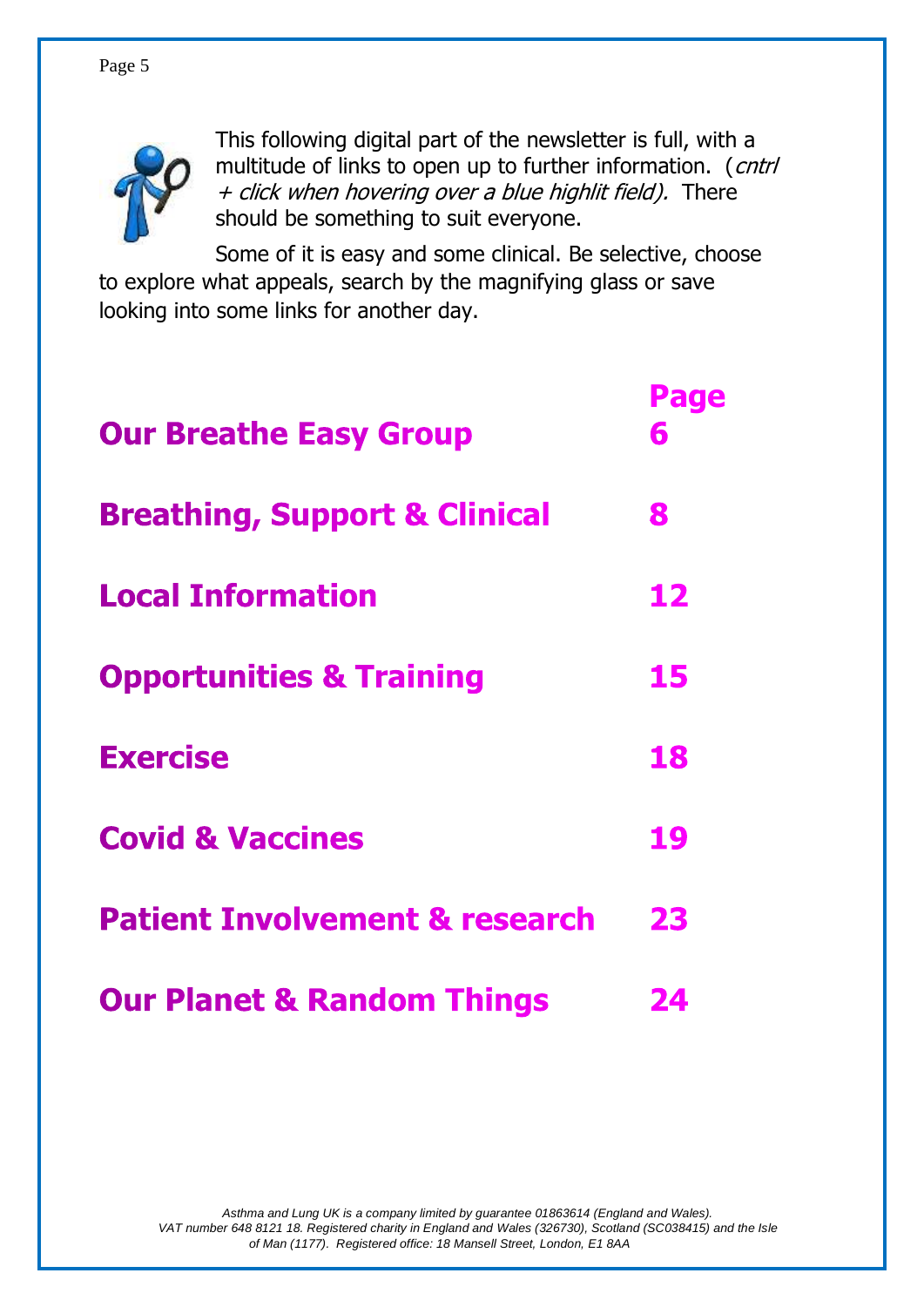# **OUR BREATHE EASY GROUP**

Time has passed and online zoom sessions have become normal, along with talks by experts, booking medications, virtual consultation, but we have missed our live meetings. Our Breathe Easy Westminster meetings hope to start again at Ada Court at 10-15 Maida Vale, W9 1TD, on the 3rd Monday of May, and held on the top floor roof garden meeting room, from 11.00 0 14.00.

If you are not a member, do register for free on [www.breatheasywestminster.com](http://www.breatheasywestminster.com/) or [email me](mailto:t.jelen@btinternet.com) for further information

We hope to be able to start outings again in the summer. Kew Gardens is always a favourite. And members have an invitation of a visit to Buckingham Palace in the summer from Amy of the Royal Collection Trust. **[I need your names to](mailto:t.jelen@btinternet.com)  [book this!](mailto:t.jelen@btinternet.com)**



You will have noted the changes from British Lung Foundation to Asthma and Lung UK, so we will slowly be updating all our publicity. But there is still lots going on, like the fight for Clean Air. See [HERE,](https://www.blf.org.uk/take-action/clean-air) along with their report **HERE**.

#### **Opportunities abound from "Asthma and Lung UK" online**

#### **Motivational Monday's**

Motivational Mondays are led by a BLF trained Singing for Lung Health instructor and consist of relaxation, breathing exercises and singing. You'll need to register through the link [HERE](https://auk-blf.zoom.us/meeting/register/tJEqdu-uqDouHtTF77LV3W7-HO4clCqk8B_T?_x_zm_rtaid=FCXFfUBUSIik8oWw46D0zw.1644331458516.bd09da91466435519ee2caac12caf2b8&_x_zm_rhtaid=185) and you'll then be sent a Zoom link specific to you.

#### **Feel Good Friday**

Feel Good Fridays are led by a trained instructor who shows how to do gentle chair based Zumba. Click on the link [HERE](https://auk-blf.zoom.us/meeting/register/tJAld-iqpj0pEtX6l3OEL_fzU81grVAj0OqR) to register and receive your own Zoom link.

#### **Online support group**

On the first Wednesday of each month we'll be running our own 4 weekly Zoom support group meetings. The sessions include talks from a respiratory nurse, respiratory physiotherapist and a body breathing practitioner as well as a general meet up/coffee morning. Click **HERE** to register

#### **Harmonica for lung health**

We're currently running a 6 week pilot programme called Harmonica for lung health ran by a qualified lung health practitioner, for these sessions you'll need a C major diatonic 10 hole harmonica. Register [HERE](https://www.blf.org.uk/support-for-you/breathe-easy/harmonica-for-lung-health)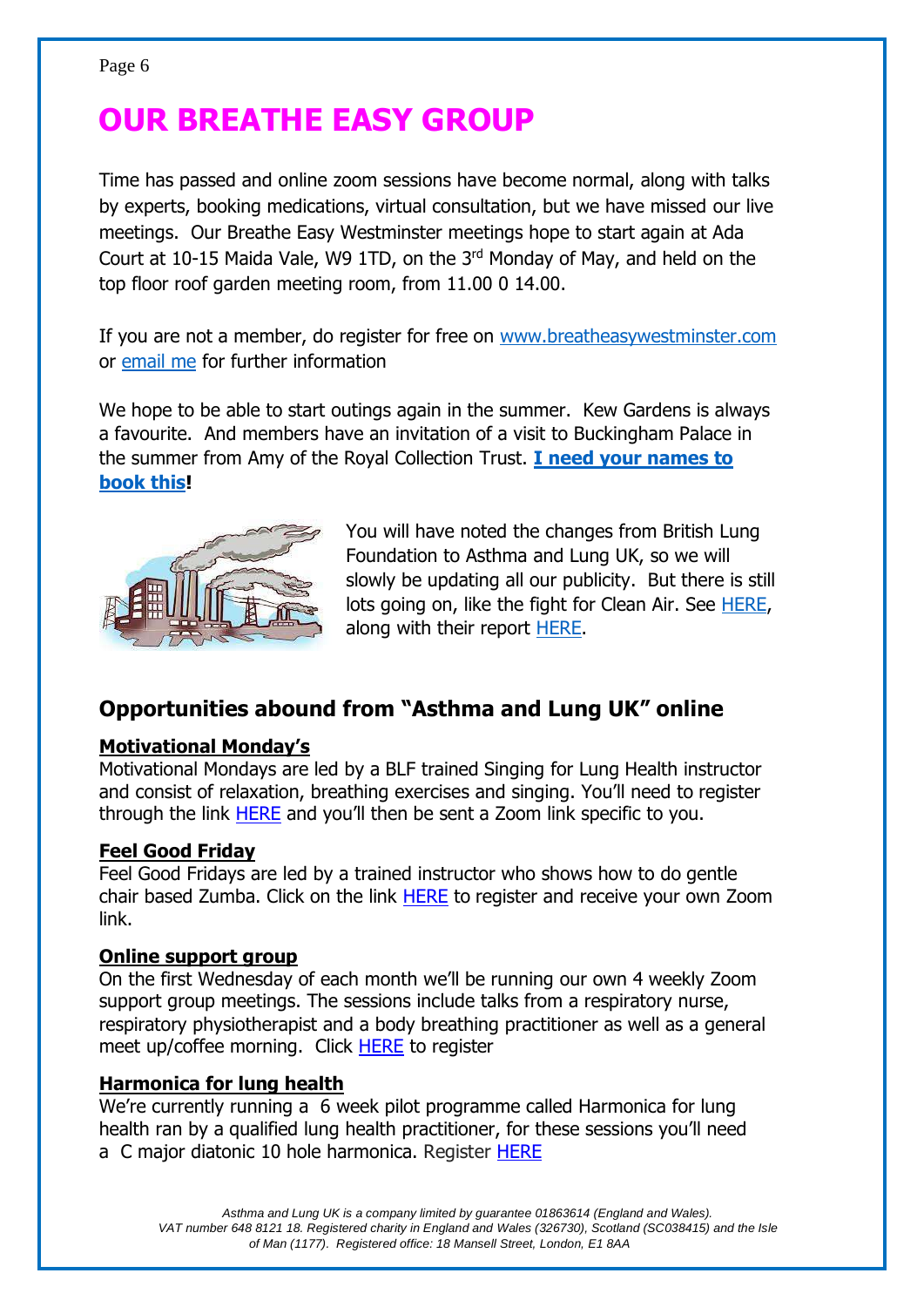#### **Web Community**

We also have a free web community that can be accessed 24 hours a day, this is a great way to chat to people in similar situations. [HERE](https://www.blf.org.uk/support-for-you/web-community) is the link.

> I was looking to have an article here about how to register with Amazon Smile, to allocate a % of your spending to BLF, but the  $%$  is SO small. So, a [rethink.](file:///C:/Users/Owner/Documents/Rehab%20&%20breatheasy/CHIMP%20newsletters/Amazon%20may%20seem%20like%20Santa%20but%20it)

Our group has been substantially supported by the BLF team and without them we would not even have our zoom meetings. So please do continue to help them to help us by a small donation [HERE](https://action.asthmaandlung.org.uk/page/99141/donate/1)

# **Taskforce for** The Taskforce for Lung Health is a unique

**collaboration between experts in lung health**, including patients, health care

professionals and academics. This is our call for action to decision makers to take steps now, without delay, to improve lung health in England by implementing the Taskforce's recommendations. Sign up for BLF Task Force for Lung Health [HERE](https://hello.blf.org.uk/page/54527/subscribe/1?_ga=2.148835191.1940711418.1599553078-861334300.1581352237)

Please do save your printer ink cartridges and bring them along to our live meetings. We will have a box to save them in which will give us a small donation

Just a reminder, please do not throw your puffer in the bin. Imagine putting your bin contents in a hole in your garden (if you are lucky to have one!) Return your inhaler to pharmacy. It is hoped that they will then lobby for proper recycling to start up again!

> Flying becomes a bit tricky when you have a lung condition and high altitude will lower your blood oxygen levels. Both [BLF](https://www.blf.org.uk/support-for-you/going-on-holiday) and [European Lung Foundation](https://europeanlung.org/en/information-hub/air-travel/resources/) (ELF) have advice.

> > The best time of the year for Isabella's plantation visit in Richmond is end of April or early May. We are looking to organise this, so watch out for the email invite to book a place. Felix has offered to be our driver and guide. We than go for a cream tea at [Pembridge Lodge](https://www.pembroke-lodge.co.uk/)









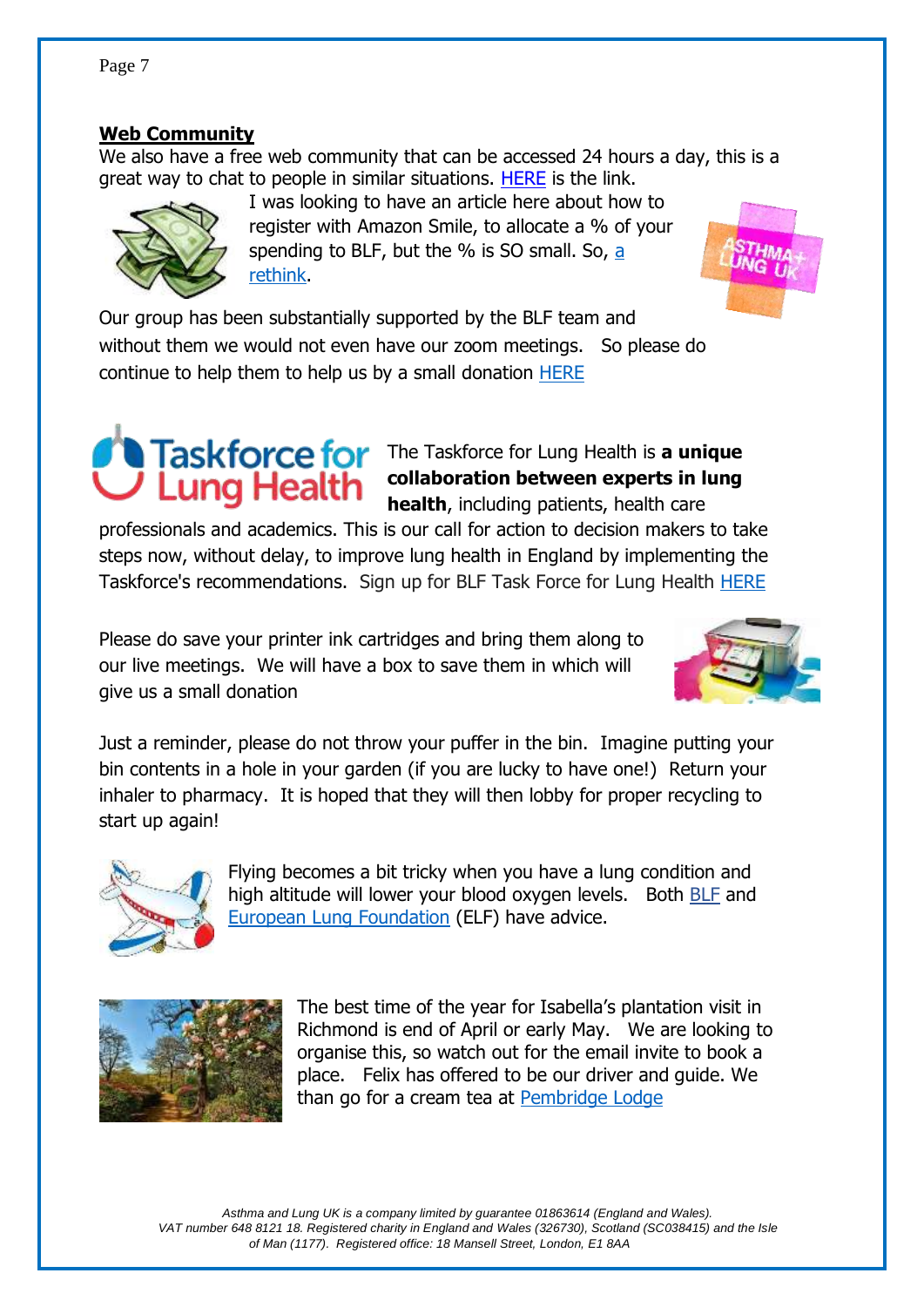# **BREATHING SUPPORT & CLINICAL**

**Waiting patiently for surgery** and wondered if you were still in the queue?

Well a clever new platform started up at the end of February, called "[My Planned Care](https://www.myplannedcare.nhs.uk/)", which enables you to see where you are on the list. It's really useful, perhaps your condition has changed, and you no longer need it, or need to follow up with your GP if you cannot see it logged.



**[Here](https://sg-project-assets.s3.eu-west-2.amazonaws.com/10461/videos/AbbVie+-+The+impact+of+Covid+on+Long-Term+Conditions.mp4) is a video** about the difficulty of treatment for long-term conditions during the Covid-19 pandemic.

**My Planned Care** platform should be going live on 20<sup>th</sup> December. It aims is to:

- inform patients where they are on the waiting list for elective surgery
- how long they are likely to need to wait
- offer support on how to 'wait well' for their condition.

Want to be part of the UK's largest ever health research programme? **UK Future Health,** in partnership with the NHS, is collecting information from volunteers to transform the prevention and treatment of health conditions, including lung condition. Find out more [HERE](https://ourfuturehealth.org.uk/)

#### **Interstitial lung disease (ILD) is an umbrella term used for a large group of diseases that cause scarring (fibrosis) of the lungs**.

The scarring causes stiffness in the lungs which makes it difficult to breathe and get oxygen to the bloodstream. Lung damage from ILDs is often irreversible and gets worse over time. [HERE](https://europeanlung.org/en/information-hub/lung-conditions/interstitial-lung-disease/) is information from ELF and [HERE](http://www.ildgroupstgeorges.com/) is a support group you can join at St Georges University hospital.

Idiopathic Pulmonary Fibrosis (IPF), Rheumatoid Arthritis - ILD (RA-ILD), Hypersensitivity Pneumonitis (HP); Non-Specific Interstitial Pneumonia (NSIP) LUPUS; Sarcoidosis, Connective Tissue Disease (CTD) ... there are many more, but these are the most common.

#### **How do you feel about a tobacco company producing inhalers for respiratory medication?**

Organisations in the ELF Patient Organisation Network have been working to provide advice to people who use inhalers produced by Vectura, which has been bought by Phillip Morris International. A survey is available to gather patients' thoughts [HERE](https://europeanlung.org/en/news-and-blog/how-do-you-feel-about-a-tobacco-company-producing-medication-for-lung-health/)

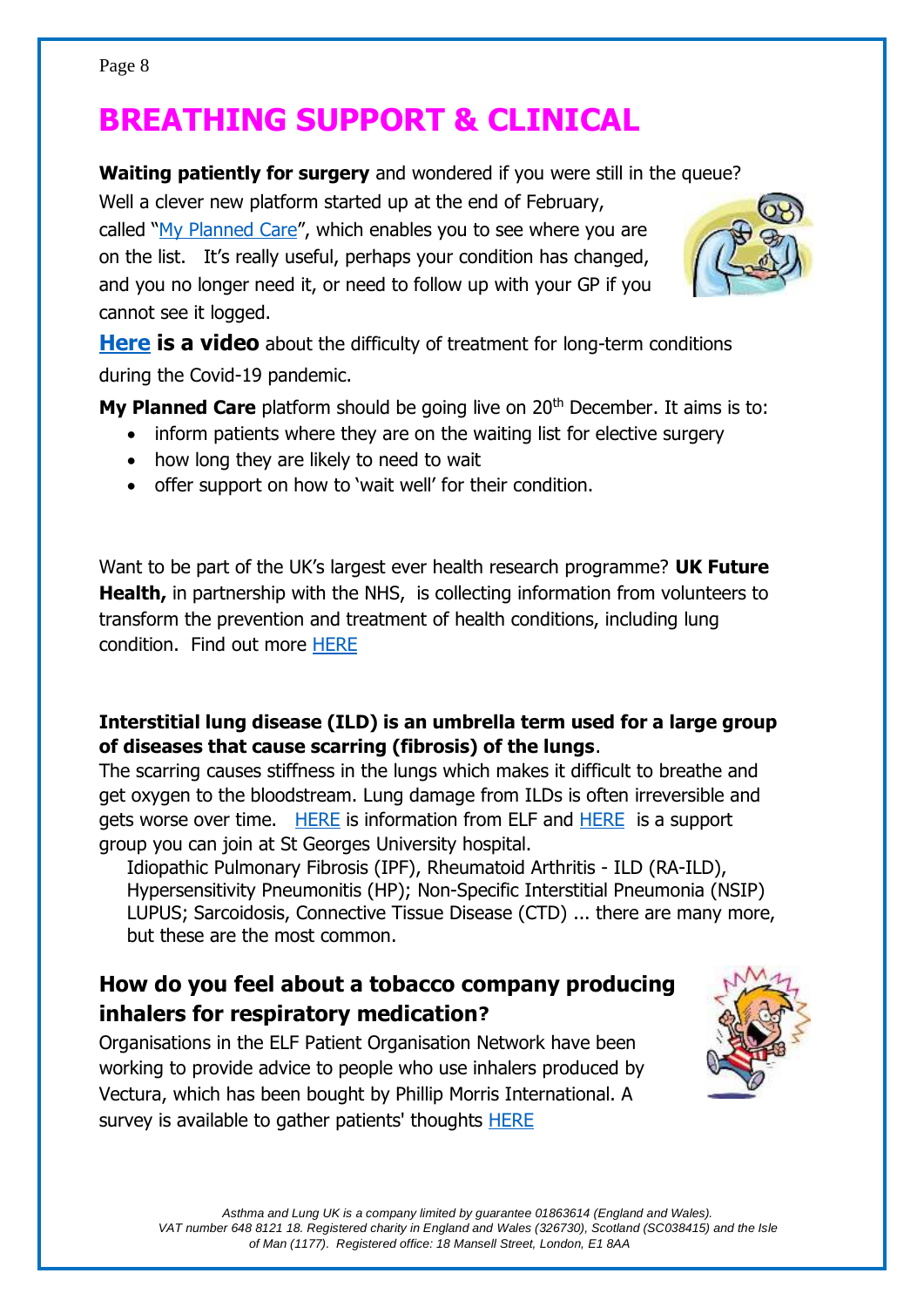

#### **[Indoor environment can impact child health](https://www.rand.org/randeurope/research/projects/indoor-environment-impacts-on-child-health.html)**

In the EU, 26 million children under age 15 are exposed to household damp, noise, darkness and cold, which is associated with poorer health outcomes. Eliminating children's exposure to

household damp and mould could save \$62 billion over the next 40 years.

The Marmot Review on **Health and Housing** [HERE](https://www.instituteofhealthequity.org/about-our-work/latest-updates-from-the-institute/build-back-fairer) reports how housing standards affect the health of the nation and points out things like how overcrowding increased covid-19 transmission in certain sectors



**Green Inhaler** For many people with lung disease, inhalers are a lifeline; allowing you to take control of breathing problems and open up your airways. So, it can come as a shock to learn that some inhalers come with a large carbon footprint. Your inhaler can have a big impact on your carbon footprint. The most used inhaler in the UK, Ventolin Evohaler™ has a carbon footprint of 28kg per inhaler, equivalent to a family of 4 travelling 175 miles by car. Salbutamol is a much better alternative. Dry powder inhalers on the other hand typically have a carbon footprint of less than 1kg.

For some patients, switching inhalers could save as much greenhouse gas as becoming vegetarian.

**Before making any changes to your treatment you should consult a healthcare professional**. **Stopping your inhaler because of it's carbon footprint is not recommended, not least because if you have an exacerbation the extra treatment you need could greatly increase your carbon footprint!** T

This site [HERE](https://greeninhaler.org/) will show you why some inhalers have such a large carbon footprint, and will outline some ways to reduce it.

## **Asthma**

Some great advice about how to improve your inhaler technique from Asthma UK How to use your inhaler Improve your inhaler technique in three minutes! Watch these short videos to learn how to use your inhaler properly and better manage your respiratory symptoms To view videos click on link below [How to use your inhaler | Asthma UK](https://www.asthma.org.uk/advice/inhaler-videos/)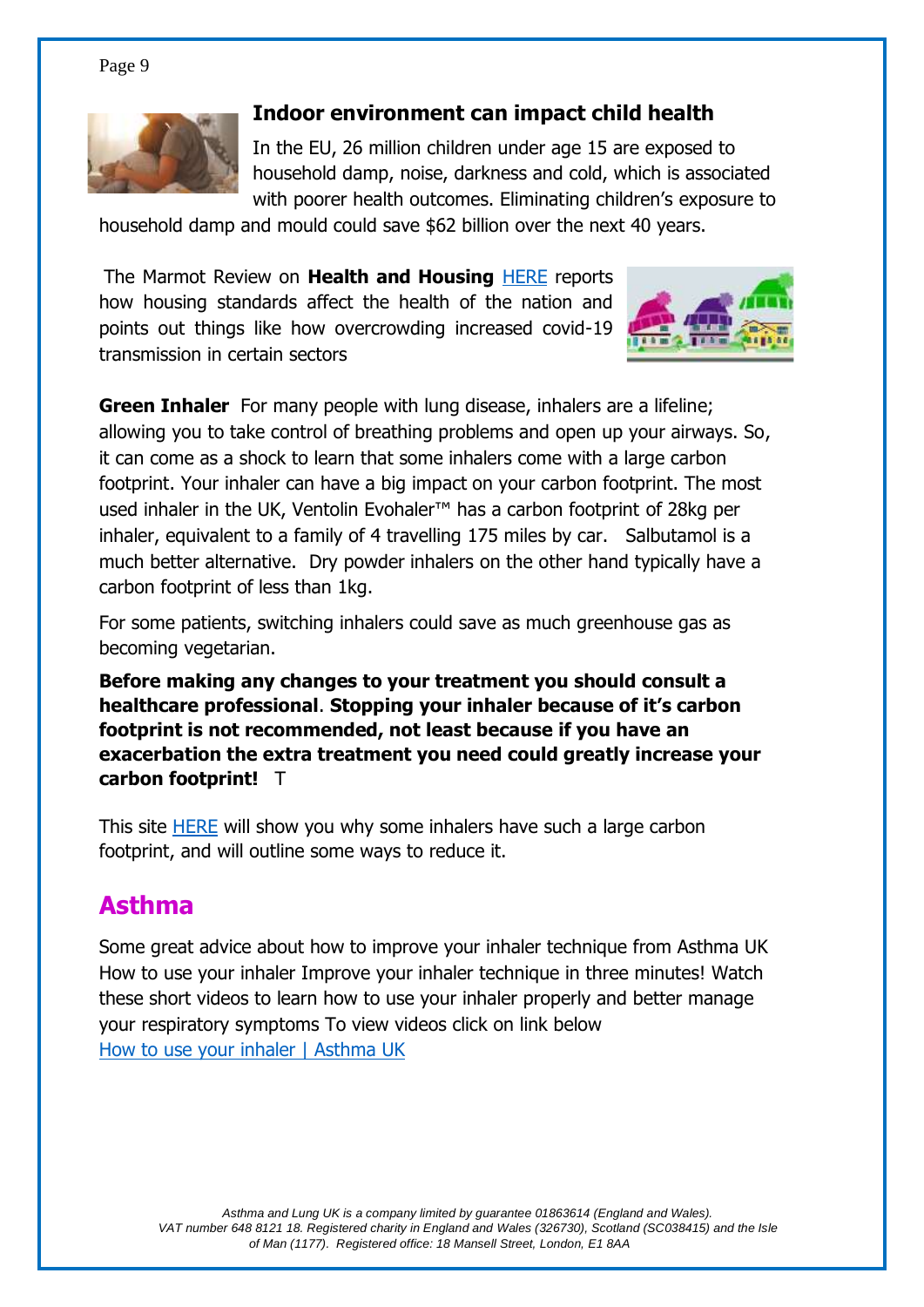In this PCRS (Primary Care Respiratory Service) [podcast](https://www.pcrs-uk.org/civicrm/mailing/url?u=33380&qid=2501113) Steve Holmes and Jane Scullion share tips and advice on selecting inhaler techniques for people with respiratory conditions taking into account important factors to be considered such as environmental impact, patient ability to use devices and the role of spacers

**See a BBC** Health news link [HERE](https://www.bbc.com/news/health-59997297) explaining why switching asthma inhaler could be better for you and the planet -

**The European Respiratory** (ERS) Journal looked at the environmental impact of asthma inhalers. Although health should be the top priority, the findings may help people who want to choose an inhaler that has less of an impact on the environment. Click on link below for article The impact of inhalers on the environment: a new review [HERE.](https://europeanlung.org/en/news-and-blog/the-impact-of-inhalers-on-the-environment-a-new-review/) Also find out more about <https://www.ersnet.org/ers-respiratory-channel/> by joining for free.

#### **You'd be surprised how many get this wrong and how important it is to use your meds properly**

1. Link [for Accuhaler](https://www.asthma.org.uk/advice/inhaler-videos/accuhaler/) (which I use) - a Dry Powder inhaler 2. Link for [Ventolin](https://www.asthma.org.uk/advice/inhaler-videos/pmdi/) aerosol (MDI) 3. Link for video [on using a spacer](https://www.asthma.org.uk/advice/inhaler-videos/tidal-breathing/)  [How to use your inhaler | Asthma UK](file:///C:/Users/Owner/Documents/Rehab%20&%20breatheasy/CHIMP%20newsletters/How%20to%20use%20your%20inhaler%20|%20Asthma%20UK)  <https://www.blf.org.uk/technology-for-lung-health/how-to-use-inhalers-for-ipad>





Also available in French and German

#### **Severe asthma has been neglected for too long and it's time it was made a priority.**

Tell us your story of living with asthma so we can make the case for asthma to be taken more seriously, we will be collecting all your stories and using them to make sure politicians and policy makers are prioritising people with asthma and the care they receive. Register **[HERE](https://action.asthma.org.uk/page/94552/data/1)**

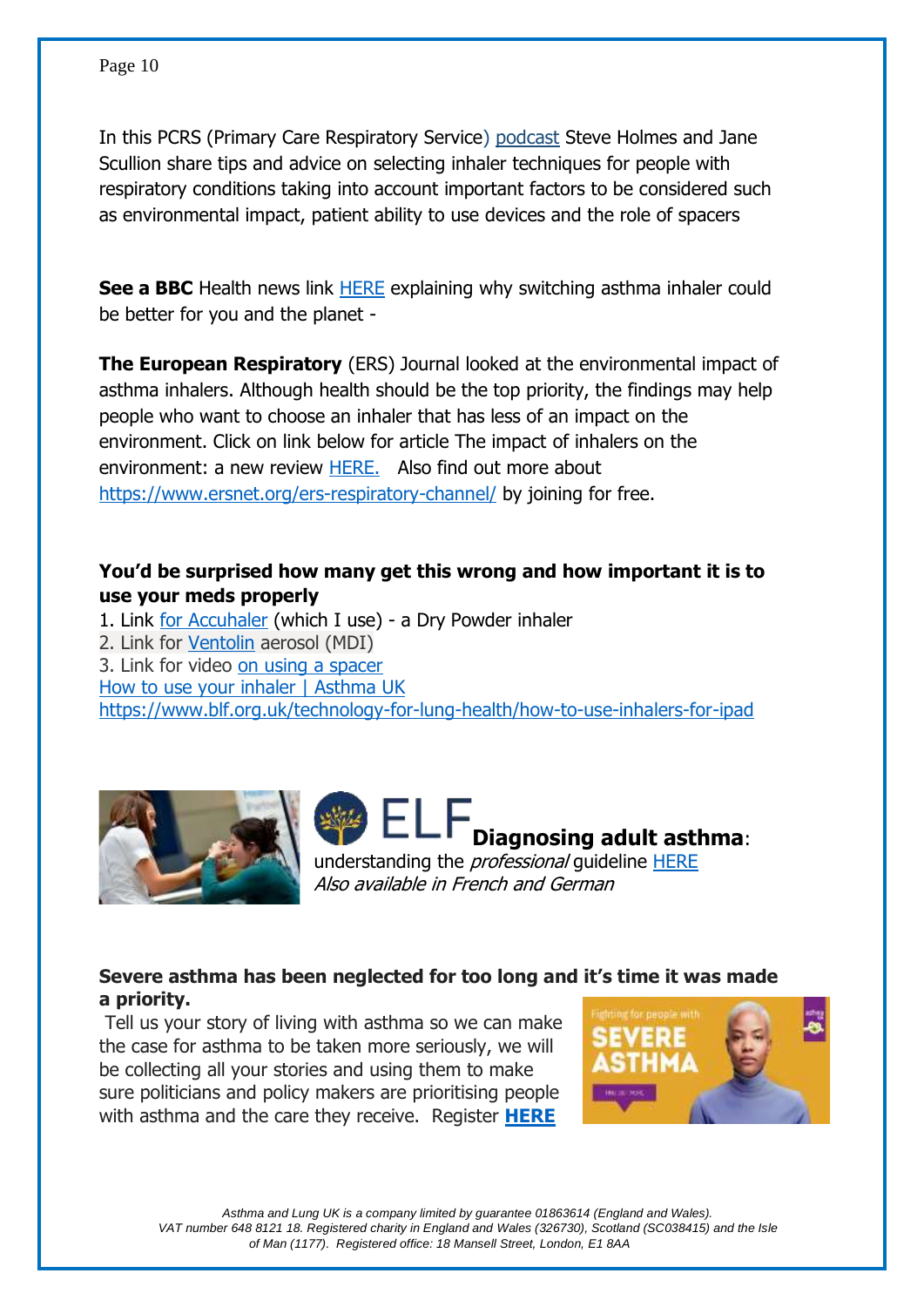

Vit D deficieny, thiroid, depression, urinary track infections, some medications/ interactions , can cause symptoms or increase dementia.

Delirium caused by infections needs immediate treatment but can be confused with dementia. [julie@resonatearts.org](mailto:julie@resonatearts.org) in Westminster to know more and get support.

#### **Dementia Awareness and Living with Dementia**

**The Health and Care Bill** could lead to major changes in how health care in England is organised. But what is the Bill ultimately trying to achieve? Will it make a difference to the care we receive?

In this new podcast episode, Siva Anandaciva sits down with Richard Murray, Chief Executive of The King's Fund, and Dame Ruth Carnall,



former Chief Executive of the NHS in London, to make sense of it all and discuss the challenges that lie ahead. [What is the Health and Care Bill and why](https://www.kingsfund.org.uk/audio-video/podcast/what-health-and-care-bill-why-does-it-matter?utm_source=direct&utm_medium=email&utm_campaign=12842515_MKPUB_podcast+episode+H%26C+Bill+2021-12-01&utm_content=podcast_button)  [does it matter?](https://www.kingsfund.org.uk/audio-video/podcast/what-health-and-care-bill-why-does-it-matter?utm_source=direct&utm_medium=email&utm_campaign=12842515_MKPUB_podcast+episode+H%26C+Bill+2021-12-01&utm_content=podcast_button) 



If you have sleep apnoea there is some startling news if you are using a Phillips machine at night, as some of their machines are subject to a recall. Read more about it **[HERE.](https://www.fda.gov/medical-devices/safety-communications/certain-philips-respironics-ventilators-bipap-and-cpap-machines-recalled-due-potential-health-risks)** The USA seems more on the case than Europe, possibly because of their stronger legal framework.

#### **How you can support the ZOE COVID Study**

To help support them and the future of the ZOE COVID Study, you can;

- [Report daily](https://joinzoe.us13.list-manage.com/track/click?u=48d605e2453cb0ad3892e077d&id=956bca96ff&e=863b631d55) to help us track the spread of COVID and any new symptoms
- Share the app with your friends and family
- Get involved with our [Wider Health Studies](https://joinzoe.us13.list-manage.com/track/click?u=48d605e2453cb0ad3892e077d&id=6e3d252c5f&e=863b631d55) initiative to take the fight to other health conditions outside COVID

Subscribe to our [YouTube channel](https://joinzoe.us13.list-manage.com/track/click?u=48d605e2453cb0ad3892e077d&id=131452b76b&e=863b631d55) for all the latest updates

Anyone with ISB should definitely [watch this video](https://www.youtube.com/watch?v=ve88R0jeJ64) on **how your gut shapes your health** and why not hear the **Zoe Podcast on** food intolerances and is dark choc good for weight loss [HERE](https://us20.campaign-archive.com/?u=5fecb1448587ece6b37c89c98&id=e642ec9047&e=28bd2aad20)

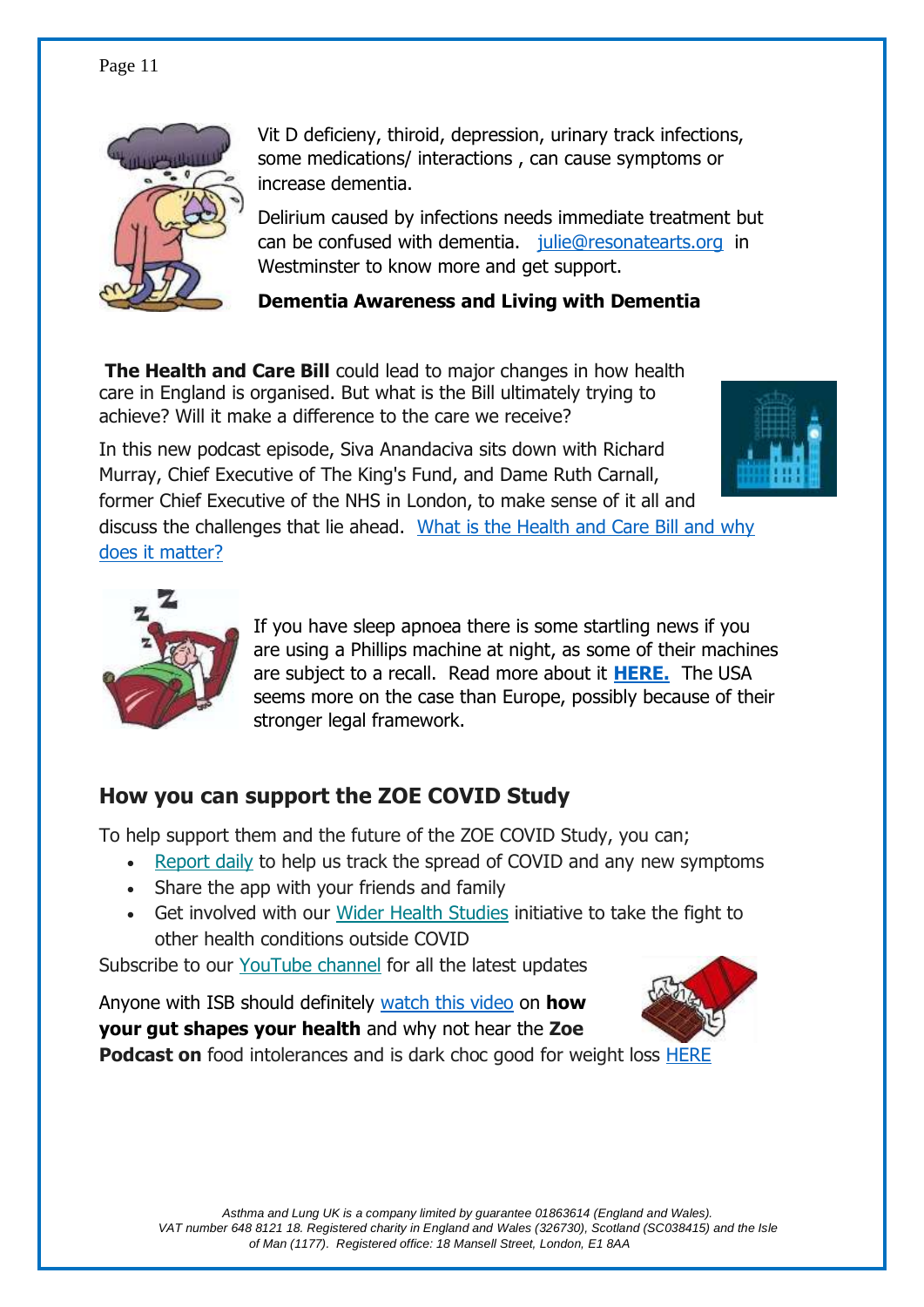**[Care Information Exchange](https://www.careinformationexchange-nwl.nhs.uk/)** Plan is the personal health record for patients and service users in North-West London through Imperial. The Care Information Exchange provides secure online access to medical records for you and

the health and care professionals who are involved in your care. It is known nationally as **Patient Knows Best** (PKB) and becoming more widely used. Click the link to know more about the NHS carbon emissions and PKB's impact on helping reduce these

We already have [Co-ordinate my Care](https://www.coordinatemycare.co.uk/) (now to become Urgent Care Plan) or [Care Information Exchange](https://www.careinformationexchange-nwl.nhs.uk/) (PKB) and [Personal Budgets](https://www.nhs.uk/conditions/social-care-and-support-guide/money-work-and-benefits/personal-budgets/) . Do explore if you don't know about them.

#### **Kings Fund seminar**. Re-imagining care pathways

Over the last twenty years the NHS has been focusing on how to create better care pathways that improve patient outcomes. Improving care pathways has a positive impact on many clinical outcomes, but Covid-19 has created a significant disconnect

This free online video of an event explores the decision points within pathways and considered how digital technology can transform how pathways operate, enabling clinicians to better understand where each patient is on the pathway, what they are waiting for and what needs to happen next. <https://youtu.be/cNXkWVHtqOM>

### **MASKS**

We realise that masks are currently not required by law in most situations, but we feel it is still important to protect yourself, particularly with a compromised immune system (booster vaccinations for you are coming in this Spring) in crowded, unventilated situations, so we are

including some very good explanatory information on masks from the Guardian [HERE,](https://www.theguardian.com/world/2022/jan/28/cloth-face-masks-ffp2-or-next-generation-alternatives-covid) and some [in-depth](https://www.cdc.gov/coronavirus/2019-ncov/prevent-getting-sick/about-face-coverings.html) from the CDC.

# **LOCAL INFORMATION**

**In-Deep Community** Task Force is a registered charity that works mainly with elderly people in the South of Westminster and Lambeth, London - offering friendship by way of a range of activities and services to people living in the area, as many have no family, or family that live far away, and are on low incomes. See what they have to offer **[HERE](http://in-deep.org.uk/)**



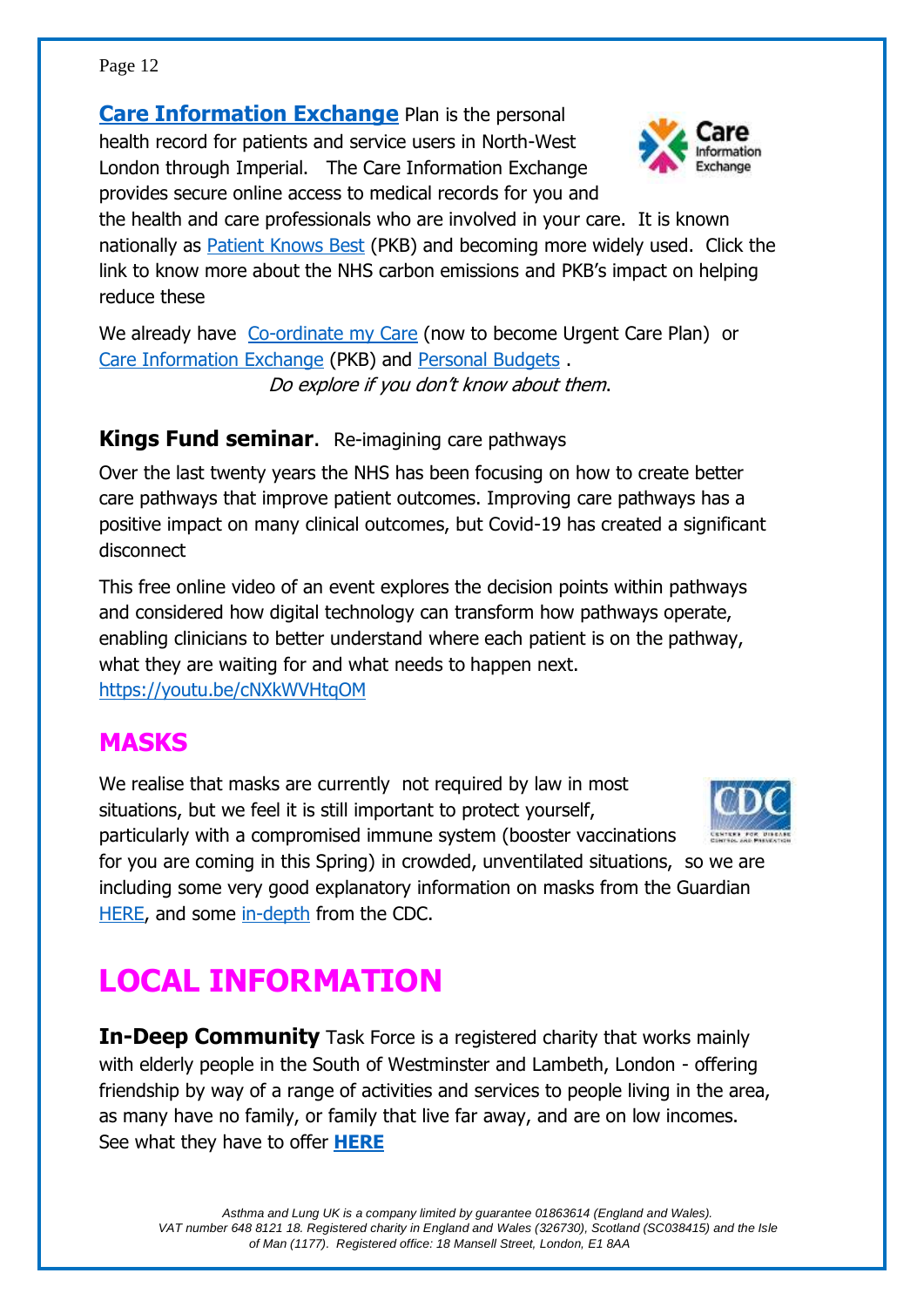#### *Asthma and Lung UK is a company limited by guarantee 01863614 (England and Wales). VAT number 648 8121 18. Registered charity in England and Wales (326730), Scotland (SC038415) and the Isle of Man (1177). Registered office: 18 Mansell Street, London, E1 8AA*

#### Page 13

**BELOW** are links to the main local organisation support groups and some of their current offerings. Do join their mailing list to keep in their loop. They all have an amazing multitude of offers for Westminster residents. Ĭ

- **[Age UK](https://mailchi.mp/f499120fe929/whats-on-this-week-issue-13762277?e=98ba7594e6)**
- [Open Age](•%09https:/www.openage.org.uk/sites/openage.org.uk/files/ACL%20Summer%20Term%20Programme.pdf)
- Abbey Centre bulletin
- [Westminster Libraries](https://www.westminster.gov.uk/leisure-libraries-and-community/libraries)
- [My Westminster Updates](•%09https:/mailchi.mp/westminster.gov.uk/18mar2022-149790?e=81dde5b4cc)
- •

We had a talk on **Open Age Healthy Lungs** at our last zoom session.

To attend one of their classes you need to have joined Open Age. Membership is free and all you have to do to join is complete a membership form. You can return it to [mail@openage.org.uk](mailto:mail@openage.org.uk) or to our Head Office address and you will then receive information on their sessions by email. For live meetings you need to live in the tri-



borough, but I have been told that those out of the area can attend their zoom classes. [HERE](https://mcusercontent.com/639172a06f0f84c7ab364a77e/files/e5ca02ab-b560-c282-992a-420c1261deae/Spring_Programme_Apr_Jul_2022.pdf) is their spring to summer program.

| City of Westminster |  |  |  |  |  |
|---------------------|--|--|--|--|--|
| /estminster         |  |  |  |  |  |
|                     |  |  |  |  |  |

https://www.westminster.gov.uk/leisurelibraries-and-community/libraries As always the libraries offer some really interesting opportunities



If you live in Westminster and are aged 50 plus or a carer, the [Penfold Community Hub](https://www.nhg.org.uk/penfold/) has a wide range of opportunities available to you. We offer stimulating and accessible activities, as well as advice and counselling services, to help you remain

healthy, independent, and active in your local community. Their program is [HERE](https://www.nhg.org.uk/media/21972/penfold-hub-programme-january-april-2022-final.pdf)

[HERE](https://content.tfl.gov.uk/toilets-map.pdf?dm_i=47X,7S2M3,U2XWMS,VS0SH,1) is a Transport for London (TFL) map on where the toilets are on the underground. I do hope that it is accurate. Age UK are fighting for more geographic information on this generally. Feedback welcome!



**Increase in inflation** is said to cost an extra 20% on our lower paid sections of society, against a 1% relative increase for upper echelons. The brutal truth is that this division in society has always been there and has not gone away. In the meantime we must do the best we can to support each other, learn to live frugally, discourage wastage and focus on buying healthy foods, against expensive food hypes with excessive sugar and salt. [HERE](https://www.theguardian.com/money/2022/mar/23/vampire-appliances-the-electronics-sucking-your-wallet-dry) is a humorous article explaining how we are wasting electricity, for example, it is saying that leaving equipment on standby is costing almost a quarter of the national electricity bill? Even just leaving your mobile charger plugged in costs.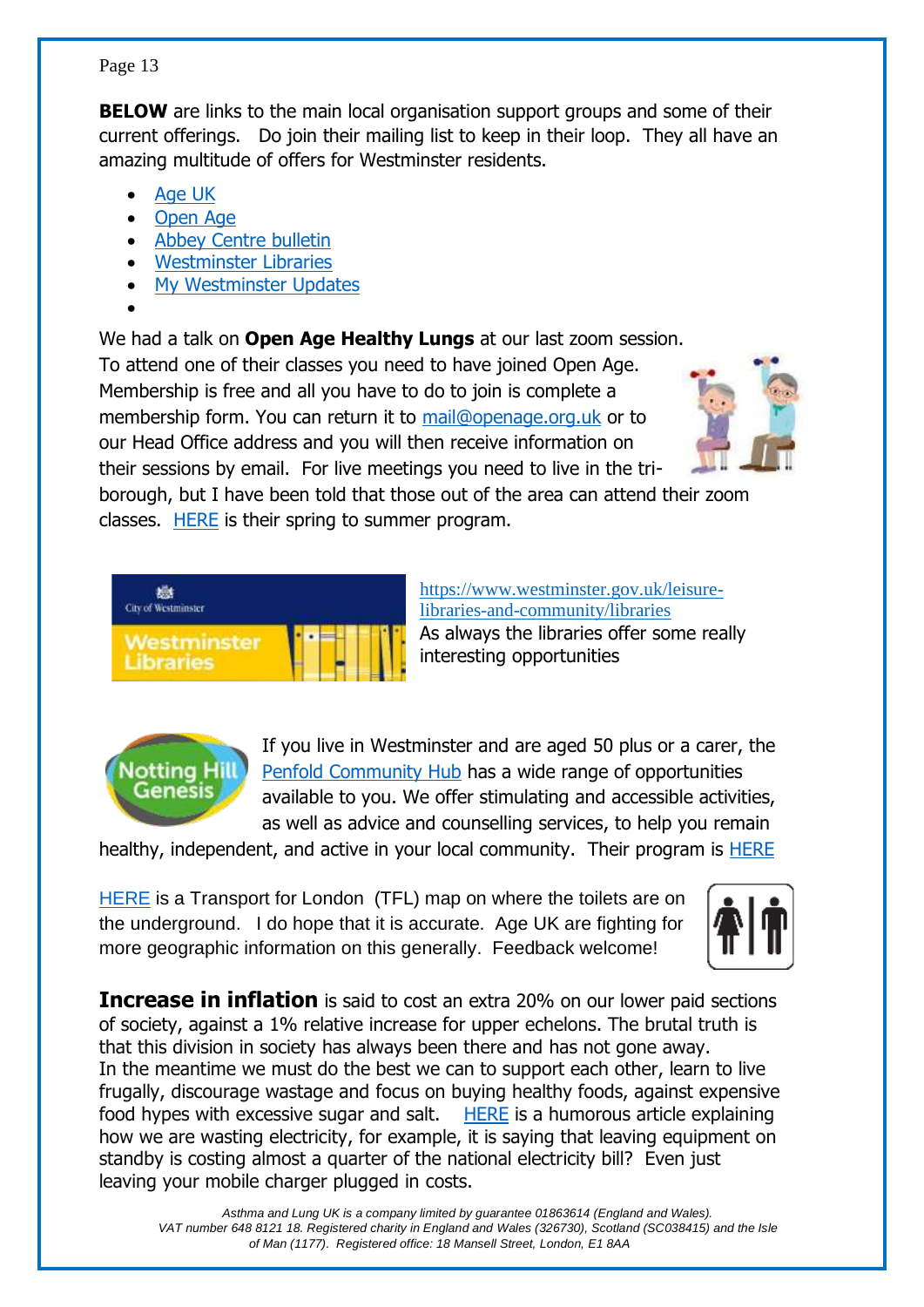

The Council is also offering **advice links to help** with rising energy costs [HERE](http://www.westminster.gov.uk/help-and-support-rising-energy-costs) which includes the great free support offered by [Green Doctors](https://london.greendoctors.org.uk/) (0300 365 3005)

#### **SOME SPOTLIGHTS: COST-OF-LIVING SUPPORT**

- Find Debt Free London's mobile advice centre bus tour and their free adviceline, visit the Debt Free London [website](http://email.london.gov.uk/_act/link.php?mId=AL85901421679720301288zzzzz6463a54f9f155c58b6e9ba3ac10558fb9e1eb9f637ee8a457efd2fbbc784cb2086&tId=70242682&subjId=200551) or call their 0800 808 5700.
- For general information about benefits, visit the [MoneyHelper website](http://email.london.gov.uk/_act/link.php?mId=AL85901421679720301288zzzzz6463a54f9f155c58b6e9ba3ac10558fb9e1eb9f637ee8a457efd2fbbc784cb2086&tId=70242685&subjId=200551)
- Calculate what benefits you might be entitled to with [charity Turn 2 Us's website](http://email.london.gov.uk/_act/link.php?mId=AL85901421679720301288zzzzz6463a54f9f155c58b6e9ba3ac10558fb9e1eb9f637ee8a457efd2fbbc784cb2086&tId=70242688&subjId=200551).
- Turn 2 Us also have a [search tool](http://email.london.gov.uk/_act/link.php?mId=AL85901421679720301288zzzzz6463a54f9f155c58b6e9ba3ac10558fb9e1eb9f637ee8a457efd2fbbc784cb2086&tId=70242691&subjId=200551) which allows you to search for charities that offer non-repayable grants to help people on low incomes.
- For advice on welfare benefits, housing or immigration, contact [Citizens Advice.](http://email.london.gov.uk/_act/link.php?mId=AL85901421679720301288zzzzz6463a54f9f155c58b6e9ba3ac10558fb9e1eb9f637ee8a457efd2fbbc784cb2086&tId=70242694&subjId=200551)
- Low-income can access grants as part of the **London Warmer Homes programme.**



[Westminster Citizens Advice Bu](https://www.westminstercab.org.uk/)reau are an independent charity that provides free, confidential, and impartial information and advice to Westminster residents.

They also offer a drop-in video advice service. Sessions are available every **Tuesday, Wednesday, and Friday 10am to 11am,** and provide a confidential space to discuss your needs. [Find out more](https://www.westminstercab.org.uk/drop-in-session/)

Their ["Cash First Referral leaflet",](https://uploads.strikinglycdn.com/files/a0336b34-4157-4a84-940c-938d7491a487/Westminster%20Leaflet.pdf?id=3718307) is to be used by residents and colleagues as a resource across Westminster**.** The idea is that it's about income first, above emergency food aid, helping someone to maximise their income before the person ends up at a food bank – to keep food banks as a last resort. This cash first referral leaflet is [now available online](http://www.foodaidnetwork.org.uk/cash-first-leaflets) in English and Arabic..



And more information on recycling news [HERE.](https://mailchi.mp/westminster/spring-2022-recycling-news?e=2d228f32a3) **City for All** is a vision for Westminster that will improve people's lives for the better and help businesses thrive. A refreshed programme was launched in March 2022, [see HERE](https://www.westminster.gov.uk/city-for-all/)

#### **Permanent Residential Food Waste Recycling Service**

The Council is introducing a permanent residential food waste recycling service (for suitable properties) across the City of Westminster during 2022.



Their teams have been hard at work speaking to residents about the new service, and delivering kitchen bins, food waste liners and outdoor food waste recycling bins. First collections are in Abbey Road, Regent's Park. Queens Park, and Harrow Road wards. Then the expansion will continue in other wards after Apri. For further information about the new service, please visit their [webpage.](https://westminster.us2.list-manage.com/track/click?u=4f011882a6ab6a9fef14d10c1&id=ac9eb8d438&e=2d228f32a3)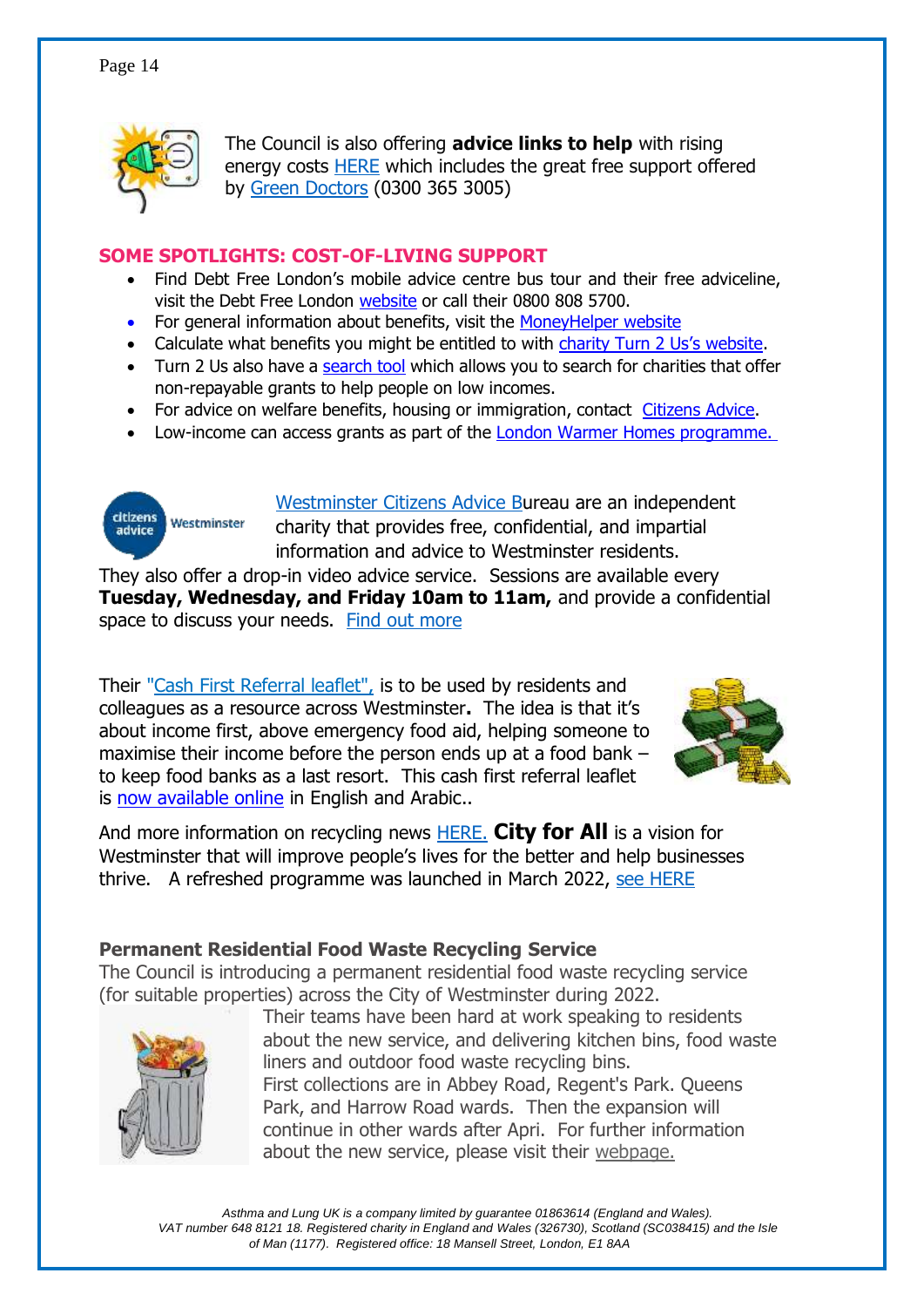And even more help like handy person" support**.** Westminster residents aged over 60, or in receipt of disability benefit, can request free help from a handyperson. The service covers minor works to a home. It does not cover gardening, plumbing or decorating. It is not an emergency service,. Handyperson Service. 020 7641 8959 or email: [hia@westminster.gov.uk](mailto:hia@westminster.gov.uk)



Westminster Labour news **[HERE](https://mailchi.mp/e16c9654811a/pimlico-soho-marylebone-west-end-labour-action-report-march-2022?e=a4a2885692)** and the issues your local **Labour [Councillors](https://www.westminsterlabour.org.uk/)** are taking up on behalf of residents.

**[Nickie Aitkin and team](https://news.nickieaiken.org.uk/54JR-IJUZ-FB5367B5EBD6029B2DUVS6416C01FE6399AEC6/cr.aspx)** are always available to support people living and working in the Two Cities who need help and support. The latest Government advice is available **here.**  Please do not hesitate to call **020 7139 5125** or **[email he](mailto:nickie.aiken.mp@parliament.uk)**r if you think she can help.



# **OPPORTUNITIES & TRAINING**

#### **COMMUNITY ZOOMS FROM ROYAL COLLECTION TRUST**

**SROYAL** 

Zoom talks for people who cannot easily visit the Official COLLECTION Residences of The Queen continues every Wednesday afternoon from 2pm.

Wednesday 6 April – The Jacobites Ahead of the anniversary of the Battle of Culloden

**Wednesday 13 April-** Royal Photograph collection

**Wednesday 20 April** – Japan: Courts and Culture Rachel Peat, curator of the new Japan exhibition on display at The Queen's Gallery in London,

**Wednesday 27 April** – Conserving Japanese Arms and Armour. Conservator Francesca Levy will discuss the work she undertook Join all Zoom Meetings [HERE.](https://zoom.us/j/9044769010?pwd=ZmwwdVZKdjFMVnNJWlMvbXRzOUpSdz09) Meeting ID: 904 476 9010 Passcode: 624813 Why not subscribe to their e-mail updates at [www.rct.uk/keep-in-touch](http://www.rct.uk/keep-in-touch) Or contact Amy Stocker, 01753 493293 Mobile. 07860612393



#### **BookBub**

Did you know there was an app that regularly uggests your reading interest and you download books for as little as 99p to your Kindle. Investigate [HERE](https://www.bookbub.com/welcome) if you like reading online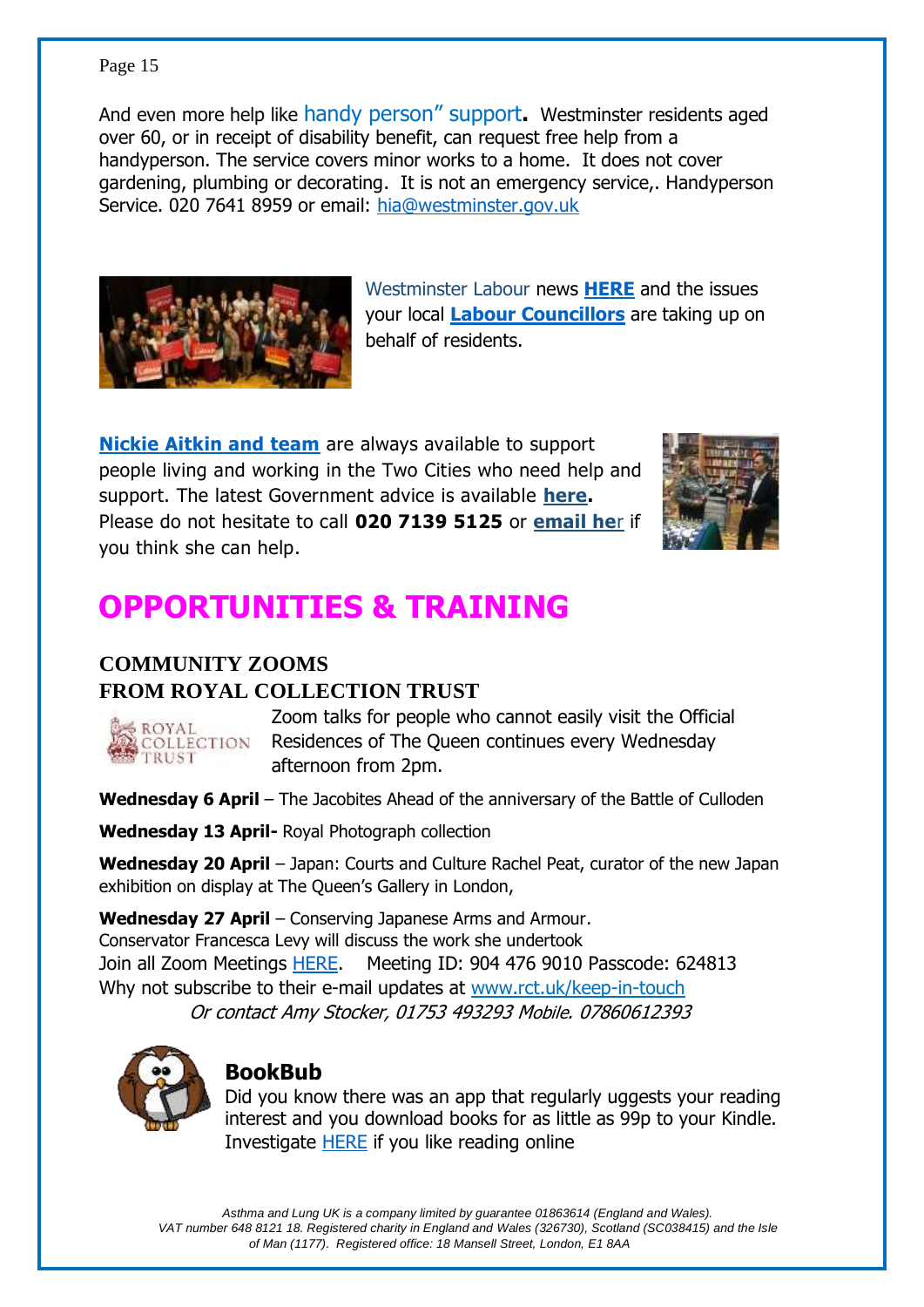**[European Patient Ambassador Programme](https://europeanlung.org/en/get-involved/european-patient-ambassador-programme-epap/)** Is a free, online, self-learning programme that introduces patients and carers to some of the basic skills and knowledge needed to represent yourself and others successfully [HERE](file:///C:/Users/Owner/Documents/Rehab%20&%20breatheasy/CHIMP%20newsletters/Invest%20in%20yourself%20this%20new%20year%20and%20do%20EPAP,%20our%20re-vamped%20online%20patient%20empowerment%20programme%20-%20European%20Lung%20Foundation) It is made up of eight different



modules so you can choose those that interest you most and is available in English, Dutch, French, Italian, German and Spanish.

Following the re-launch of the European Patient Ambassador Programme [\(EPAP\),](https://europeanlung.org/en/get-involved/european-patient-ambassador-programme-epap/) three patients (including Tess!) share their experiences in a video. They talk about how EPAP empowered them to

better represent themselves and others with their condition in research and healthcare. [Watch the video](https://europeanlung.us1.list-manage.com/track/click?u=2649f13feda7886f77954c054&id=9cc7f307b1&e=a7abbe482b)

#### **Personalised Care: Peer Leadership Foundation** –

As the NHS moves towards a more personalised health and care system, it's important for people to have a clear idea of what this new, more targeted approach to health and care means for

**earn** them. [Register HERE](https://www.futurelearn.com/info/courses/peer-leadership-foundation-step-1/0/steps/111995)

**Pharmaceutical companies MUST fund medicine packet recycling programmes.**" Can you help by signing this petition? Our goal is to reach 150,000 signatures and we need more support. You can read more and sign the petition here:<https://chng.it/pYcGwrw9pR>



**Listening Books** is a UK charity that provides an **audiobook lending service** for anyone who finds reading or holding books difficult, if you have an illness or health condition. You can listen to audiobooks in three easily accessible ways:

- Streamed online over WiFi on laptops, tablets, or smartphones.
- Downloaded through an app to listen to offline
- Sent directly through the post on MP3 CD (no postage costs or late fees)



Members also have free access to over 7,000 newspapers and magazines. No financial proof is needed for the free memberships. You can sign up to join for free here: [www.listening-books.org.uk/what-we-do/free](http://www.listening-books.org.uk/what-we-do/free-memberships)[memberships](http://www.listening-books.org.uk/what-we-do/free-memberships)

**I love their CD stories of my favourite authors read by brilliant voices, especially on long car journeys or in traffic jams!**

**Age UK** gives some advice on keeping warm **[HERE](https://www.ageuk.org.uk/globalassets/age-uk/documents/information-guides/ageukig27_winter_wrapped_up_inf.pdf)** and also you can read their report on digital exclusion **[HERE](https://www.ageuk.org.uk/london/about-us/news/articles/2022/mind-the-digital-gap-updates/)**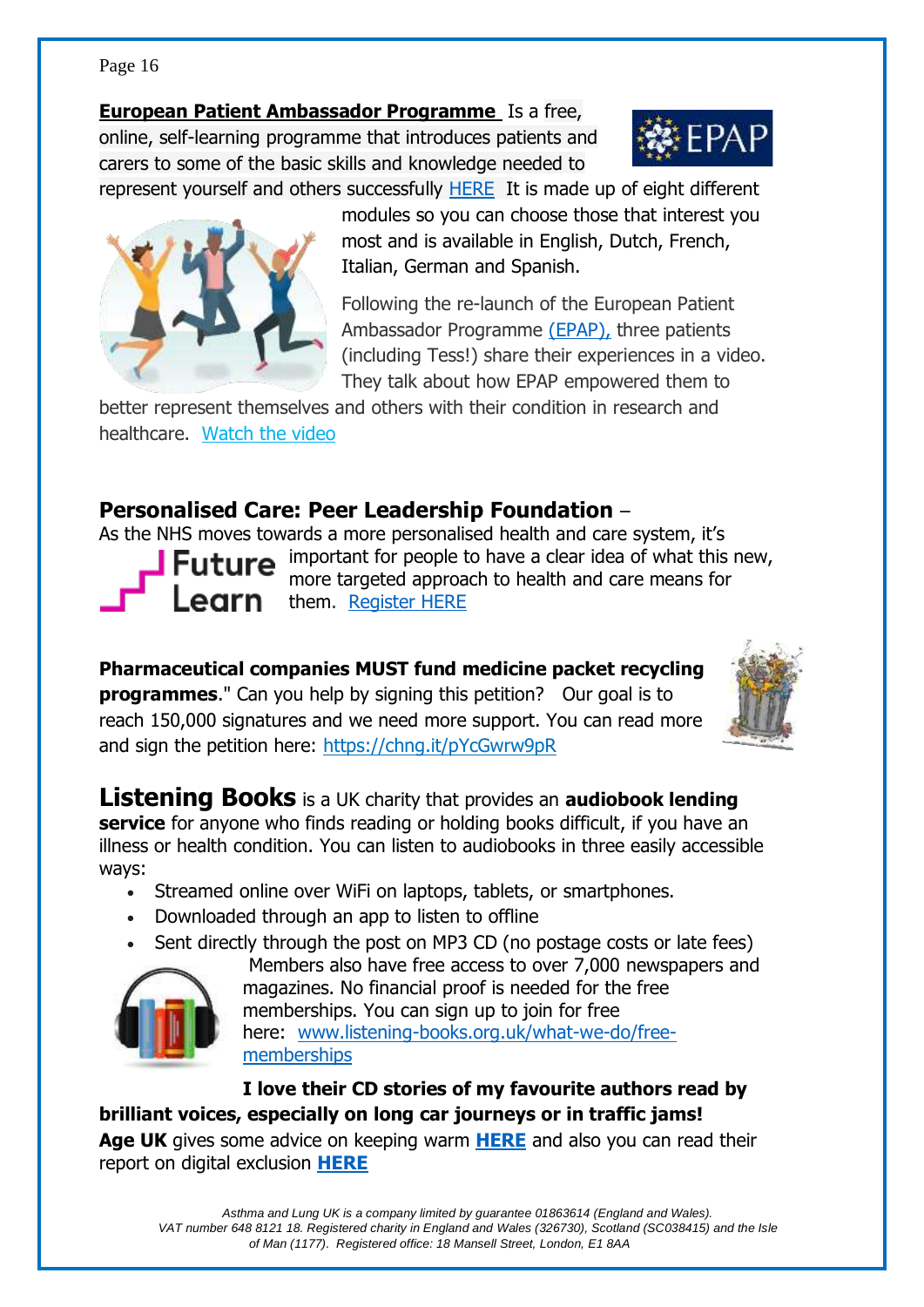**[Flourishing Lives](https://mailchi.mp/8bdb61dedb5a/flourishing-lives-newsletter-feb-6183310?e=3d1aafbc72)** is an organisation with current reports and support ideas for the population generally, with some innovative thinking.

## **TRAINING**

Do you need help with your mobile phone, laptop or tablet? **Open Age** are offering tech help. To find out more and register your interest in advance to call them:- Avenues Centre (North Westminster) 020 3713 8737 St Margaret's Centre (South Westminster) 020 4516 9969

**Age UK, Westminster**. Come and join us for a FREE IT session in a friendly social group with learning in mind. Bring along your own digital device (mobile phone, laptop, iPad/tablet) and receive one to one support from a committed volunteer. To register your attendance for any event, please contact 07969 302517 or email: [stephen.spavin@ageukwestminster.org.uk](mailto:stephen.spavin@ageukwestminster.org.uk)

**Check digital training in libraries, more to come they say!** Maida Vale, Monday, Wed 4-5, Church St, Thurs 3-5, St Johns Wood Fri 3–5 <https://www.westminster.gov.uk/leisure-libraries-and-community/libraries/learn> 020 7361 3993

> **Asthma and Lung UK** are delighted with a partnership with **ClickSilver Connections.**

They are offering 4 support sessions to help you get connected to the digital world. This could be on any device, mobile phone, tablet or laptop.

Step 1 – Call 0300 222 5800 or email [supportgroups@asthmaandlung.org.uk](mailto:supportgroups@asthmaandlung.org.uk)

Step 2 - Complete a form with our support

Step 3 - We will pass your form to ClickSilver who will allocate a mentor and you will receive four telephone consultations to suit your needs

Step 4 – Digitally connected! It's as straightforward as that!

As ClickSilver is a partnership, be assured we will only share the details you have consented to on the referral form. This is a great service and is completely free!



**ING L** 



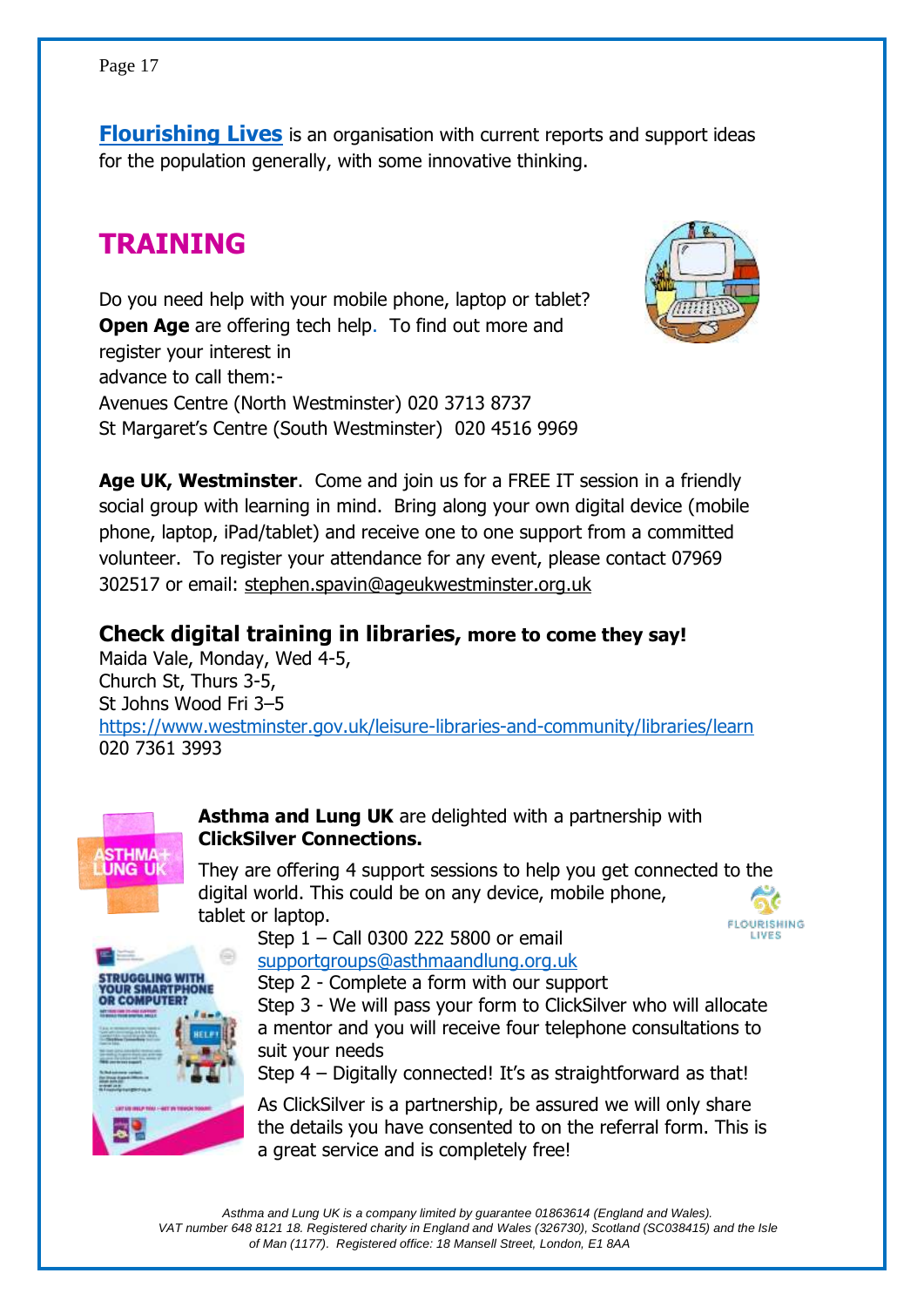**Are you unconnected digitally?** Our members without equipment or connectivity wishing to get online, do talk to us. "Vodafone Everyone Connected" have given us SIM cards for 20gb of data and unlimited UK calls and texts completely free to

use every 30 days for 6 months. REALLY useful if you are a new user, but not sure if practicle to replicate an existing connection, as you may not be able take any current email address over. Contact [t.jelen@btinternet](mailto:t.jelen@btinternet) if interested

Neil Drinkwater [neil@westendcommunitytrust.org.uk](mailto:neil@westendcommunitytrust.org.uk) has been an absolute diamond and has been very helpful, even visiting a member at home to resolve his IT conflict or helping advise on mobile phone set up.

I hope he gets a grant for each client helped! Contact [Tess](mailto:t.jelen@btinternet.com) for referral. His organisation has evening suppers and singing in Dean Street, West End.

#### **Discovery Three.** <https://www.three.co.uk/discovery>

believe that Discovery is for everyone, an opportunity to learn new skills in the digital world. They operate in Oxford Street venue and online too. If it's an online session you're after then you'll need a smartphone or

tablet and ideally a second device connected to the Zoom app, so you can practice your Digital Skills and see one of our trainers at the same time.

Get in touch as we have a whole range of sessions to suit. Call us on 0800 1300 333 or you can email us at discovery@three.co.uk .

# **Exercise**

Taskforce want to see more people with lung disease take part in, and complete pulmonary rehabilitation (also known as PR) as it is one of the most

> effective ways of improving lives. Yet while the benefits of PR are widely recognised, many people with lung disease who could benefit from PR are not offered it. You will see later that there are exercise opportunities also available through support organisations like [Age UK,](https://mailchi.mp/f499120fe929/whats-on-this-week-issue-13762277?e=98ba7594e6) [Open Age](https://mailchi.mp/openage.org.uk/open-age-programme-11324822?e=e546b8c5d3) and others.

**Taskforce video: stories from people with long-term lung conditions about pulmonary rehabilitation.** <https://lnkd.in/dSgkt5AM>







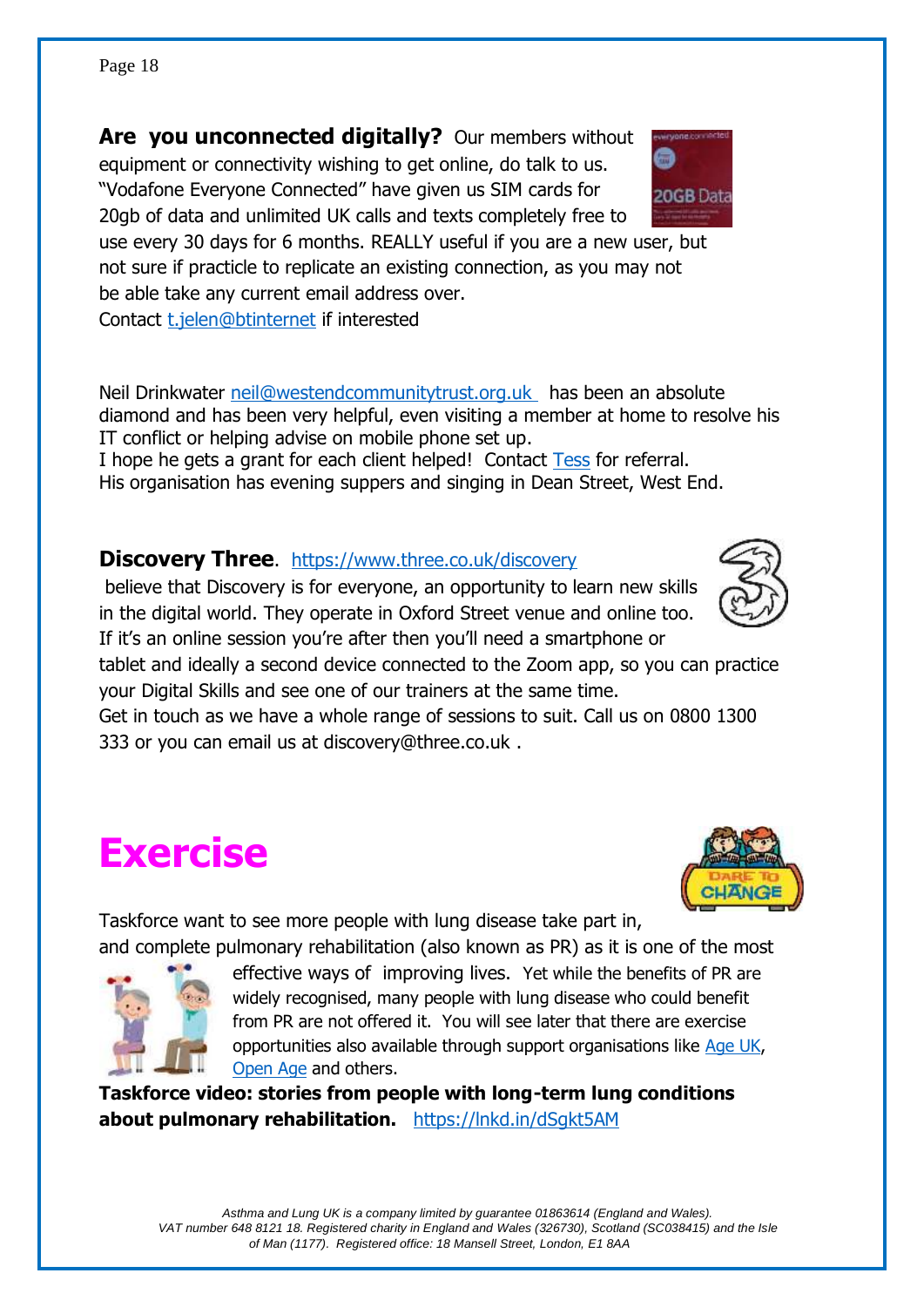

Don't forget to check out the Age UK, Open Age, Abbey Community Centre and Penfold Hub. All these have exercise classes of some type or other

Dancing, yoga, tai chi, chair exercise, singing and lots more

Their links are in this newsletter



One You Westminster is a healthy lifestyle service offering free nutrition, physical activity, wellness and weight management services in the borough. They also provide a

stop smoking service which offers 6 weeks of 1:1 behavioural support and 12 weeks of free Stop Smoking medication. [HERE](https://bit.ly/SignUptoONEYOU) is their online referral form link or join by calling 02034342500 or [hello@oneyoukensingtonandchelsea.org.uk](mailto:hello@oneyoukensingtonandchelsea.org.uk)

# **COVID & VACCINES.**

#### **Highest COVID cases ever recorded see video** [HERE](https://www.youtube.com/watch?v=j3UFRrXqqUI)

The latest [ZOE COVID Study data,](https://joinzoe.us13.list-manage.com/track/click?u=48d605e2453cb0ad3892e077d&id=9bd031c802&e=863b631d55) suggest there are over 250,000 new daily symptomatic cases of COVID. This is an increase of 47% from last week and indicates a record high in the number of cases recorded in one day. Prevalence rates are also high with 1 in 16 people currently infected. Rates are the highest across Scotland, London and the South East. Concerningly, there is an increase among those aged 55 and over, who are more susceptible to serious illness.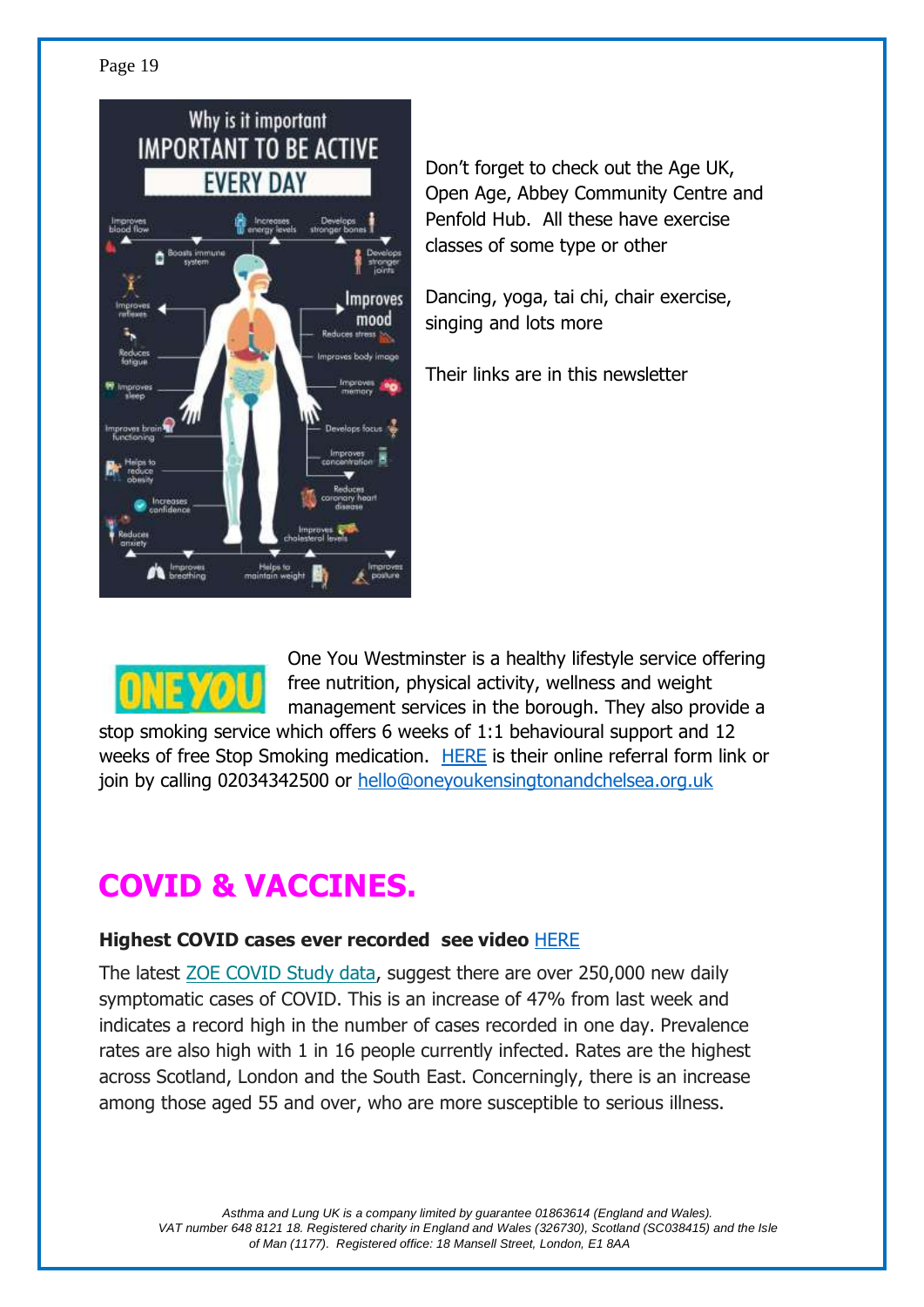#### **Government Waste Water Analysis**

People who have had COVID-19 shed the virus during daily activities such as going to the toilet and blowing noses. The virus enters the sewer system through sinks, drains and toilets.



Fragments of the SARS-CoV-2 virus (the virus that causes COVID-19) can be detected in sewage samples. The Government have a publication about this [HERE.](https://www.gov.uk/government/publications/monitoring-of-sars-cov-2-rna-in-england-wastewater-monthly-statistics-1-june-2021-to-10-january-2022/emhp-wastewater-monitoring-of-sars-cov-2-in-england-1-june-to-10-january-2022) They identify where the virus is circulating in England as well as detecting mutations of the virus, Wastewater analysis has the benefit of detecting the virus regardless of whether people have symptoms or whether they are tested.



# **Infection from common colds can help protect against**

**COVID** People who have already been infected by some common cold [viruses](https://nihr.us14.list-manage.com/track/click?u=299dc02111e8a68172029095f&id=c4368e6409&e=a3d2774674) are less likely to get COVID, according to new results

**NICE** (National Institute for Health & Care Excellence) have updated their COVID-19 rapid guideline [HERE.](https://www.pcrs-uk.org/civicrm/mailing/url?u=32973&qid=2471784) The updated guidance includes information on neutralising monoclonal antibodies for people with COVID-19 who are not in hospital. Download their [infographic](https://www.pcrs-uk.org/civicrm/mailing/url?u=32974&qid=2471784) on managing COVID-19 in the community and their guideline for [post-COVID referral.](https://www.pcrs-uk.org/civicrm/mailing/url?u=32975&qid=2471784)



# **Long Covid**

#### **My Long COVID Needs.**

The British Lung Foundation (now Asthma and Lung UK) has developed a new online questionnaire, [My Long COVID Needs,](https://www.pcrs-uk.org/civicrm/mailing/url?u=33131&qid=2481665) to help people with Long COVID identify their symptoms and support conversations with healthcare professionals. The tool was funded by NHSE/I in collaboration with other stakeholder charities and people with Long COVID. You can refresh your knowledge on this area with a PCRS [simple infographic.](https://www.pcrs-uk.org/civicrm/mailing/url?u=33132&qid=2481665) PCRS also has a [post-COVID referral pathway.](https://www.pcrs-uk.org/civicrm/mailing/url?u=33133&qid=2481665)

In **Medical NewsToday** in a recently published study, researchers investigated the reasons behind neuropathic symptoms in long COVID. [HERE](https://www.medicalnewstoday.com/articles/nerve-damage-in-long-covid-may-arise-from-immune-dysfunction) They found that neuropathic symptoms in long COVID may arise from immune system dysfunction. Larger studies can build on these findings to help scientists better understand the underlying mechanisms.

**[A Report](News:%20Over%20a%20third%20of%20COVID-19%20patients%20diagnosed%20with%20at%20least%20one%20long%20COVID%20symptom%20|%20NIHR)** from the NIHR saying "that over a third of Covid-19 patients diagnosed with at least one long

covid symptom. And **[HERE](https://mailchi.mp/ee220f6649d3/nihr-arc-west-newsletter-december?e=f0aaae7f7a)** is their December news and research update

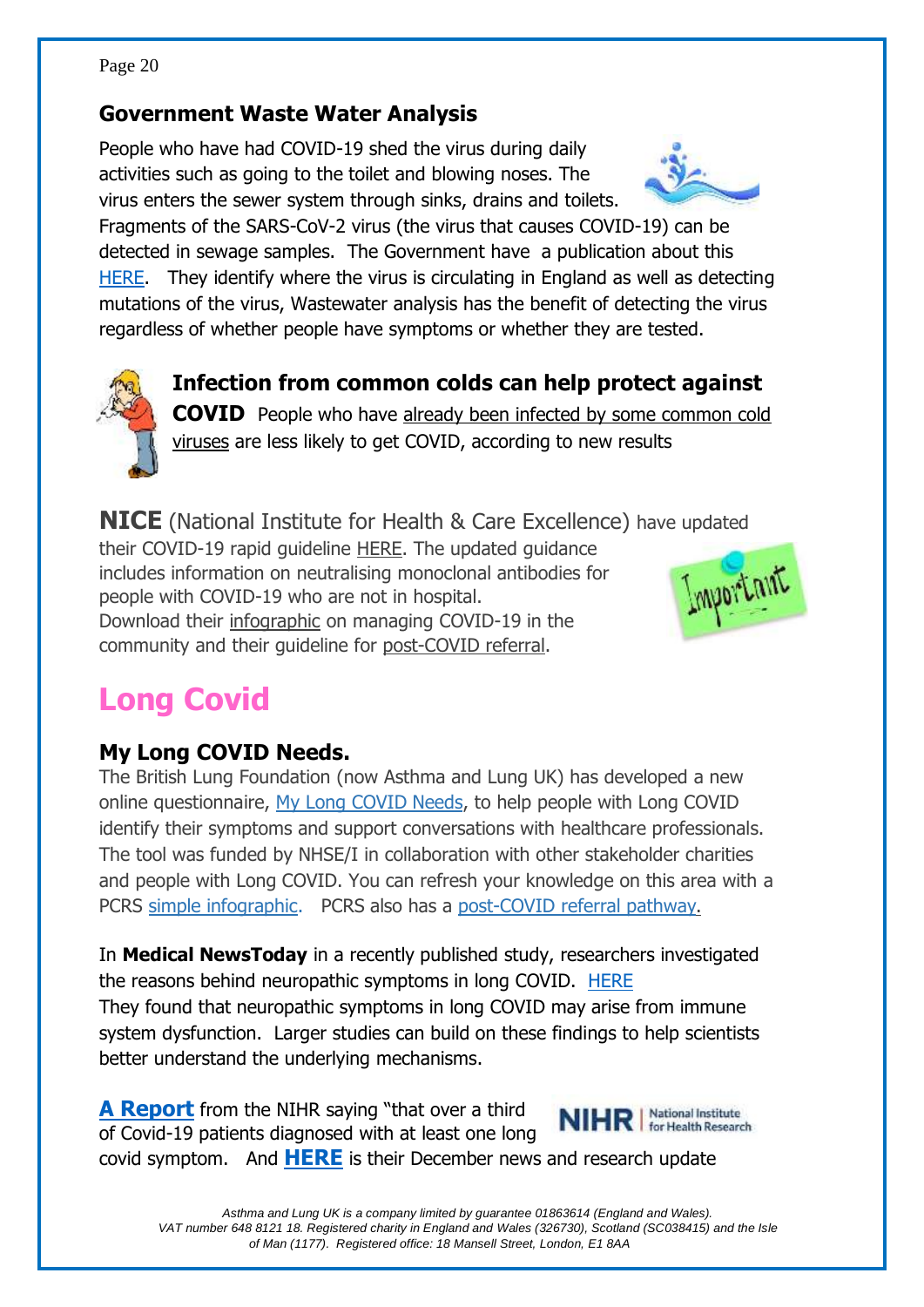

invites you to join a focus group to help shape a new study exploring the challenges of communicating experiences of Long COVID. Login **[HERE](https://www.voice-global.org/public/opportunities/the-language-of-long-covid-focus-group/?utm_source=sendgrid.com&utm_medium=email&utm_campaign=website)**

[Sanogenetics](https://sanogenetics.com/) work with world-class research partners and their trusted partners include some of the best research organisations in the world. They work with them to bring you the latest opportunities to participate in cutting-edge research. Explore your personal DNA and see their monthly research results on long covid [HERE.](https://sanogenetics.com/blog/exploring-long-covid-march-2022/) And learn more about the emergence of Long COVID with expert researcher [Professor David Strain,](https://sanogenetics.us16.list-manage.com/track/click?u=b97c210fc2c4a77b1587f7f60&id=ce4d3b76d1&e=b1deaab44b)

And **[HERE](https://mailchi.mp/4dc8e1f6d56b/thanks-for-watching-covid-vaccines-4855390?e=863b631d55)** is the helpful ZOE video discussion on **Living with Long Covid**

**Are you a Health and Care Staff**. The Keeping Well Northwest London Service, specifically for you, can help you with long covid [HERE](https://www.keepingwellnwl.nhs.uk/self-help-resources/living-long-covid-19)

# **Vaccinations**

**Covid-19 Spring Booster** - this spring booster is being offered as a precaution to those at extremely high risk from COVID-19 . It is available for people aged 75+, those in care



homes and those aged 12 years and over with a weakened immune system. **Please note the national booking service is not yet taking bookings but eligible people can book for their spring booster from 21 March.** The national booking system will be open for booking from 91-182 days after the last COVID-19 vaccine dose and you should be offered an appointment around 6 months (and not before 3 months) since your last dose of vaccine. For more information.

Book online on the NHS **[national booking portal](https://westminster.us1.list-manage.com/track/click?u=a50c8b0dd980669ef713b4cca&id=4706f69dfb&e=81dde5b4cc)** or visit a **[walk-in](https://westminster.us1.list-manage.com/track/click?u=a50c8b0dd980669ef713b4cca&id=479fd3214f&e=81dde5b4cc)  [vaccination centre](https://westminster.us1.list-manage.com/track/click?u=a50c8b0dd980669ef713b4cca&id=479fd3214f&e=81dde5b4cc)** in Westminster

There are new coronavirus resources available that can help you to be aware with the latest vaccine update and Public Health guidance on Covid-19 and around living with Covid, long Covid, childhood vaccines, please click below links.

- [Long Term Strategy](http://links.e.phepartnerships.co.uk/els/v2/yApZMRq06WCK/bnMwVkdtSlptWTlCaUtXWGdzRHcwTzFtRFJkMExZUW9Jcnd4N2xRbzZBc0owL1hDYUhpWS9pamVGSUZNR2ZQcytsQlNJdlFCOTl0Ukc5N09ZWVZpV3oxWXp0UC90OTFUdTE1YVRPcVBpWEU9S0/) resources for use on social media
- [Covid-19 Guide for Parents](http://links.e.phepartnerships.co.uk/els/v2/pNv7BY6N-zsw/bnMwVkdtSlptWTlCaUtXWGdzRHcwTzFtRFJkMExZUW9Jcnd4N2xRbzZBc0owL1hDYUhpWS9pamVGSUZNR2ZQcytsQlNJdlFCOTl0Ukc5N09ZWVZpV3oxWXp0UC90OTFUdTE1YVRPcVBpWEU9S0/) of 5-11 year olds
- [Community Testing](http://links.e.phepartnerships.co.uk/els/v2/8wazH~K9epT0/bnMwVkdtSlptWTlCaUtXWGdzRHcwTzFtRFJkMExZUW9Jcnd4N2xRbzZBc0owL1hDYUhpWS9pamVGSUZNR2ZQcytsQlNJdlFCOTl0Ukc5N09ZWVZpV3oxWXp0UC90OTFUdTE1YVRPcVBpWEU9S0/) resources including social animations, key behaviour flyers and social media assets
- [Long Term Strategy BSL Video](http://links.e.phepartnerships.co.uk/els/v2/WaDwhaPXz~sK/bnMwVkdtSlptWTlCaUtXWGdzRHcwTzFtRFJkMExZUW9Jcnd4N2xRbzZBc0owL1hDYUhpWS9pamVGSUZNR2ZQcytsQlNJdlFCOTl0Ukc5N09ZWVZpV3oxWXp0UC90OTFUdTE1YVRPcVBpWEU9S0/)
- [Pharmacy Out of Stock and Free Tests Ending](http://links.e.phepartnerships.co.uk/els/v2/3ZNeFNgWbEQe/bnMwVkdtSlptWTlCaUtXWGdzRHcwTzFtRFJkMExZUW9Jcnd4N2xRbzZBc0owL1hDYUhpWS9pamVGSUZNR2ZQcytsQlNJdlFCOTl0Ukc5N09ZWVZpV3oxWXp0UC90OTFUdTE1YVRPcVBpWEU9S0/) social media resources
- [Vaccine](http://links.e.phepartnerships.co.uk/els/v2/_4rqMD3L~wM4/bnMwVkdtSlptWTlCaUtXWGdzRHcwTzFtRFJkMExZUW9Jcnd4N2xRbzZBc0owL1hDYUhpWS9pamVGSUZNR2ZQcytsQlNJdlFCOTl0Ukc5N09ZWVZpV3oxWXp0UC90OTFUdTE1YVRPcVBpWEU9S0/) resources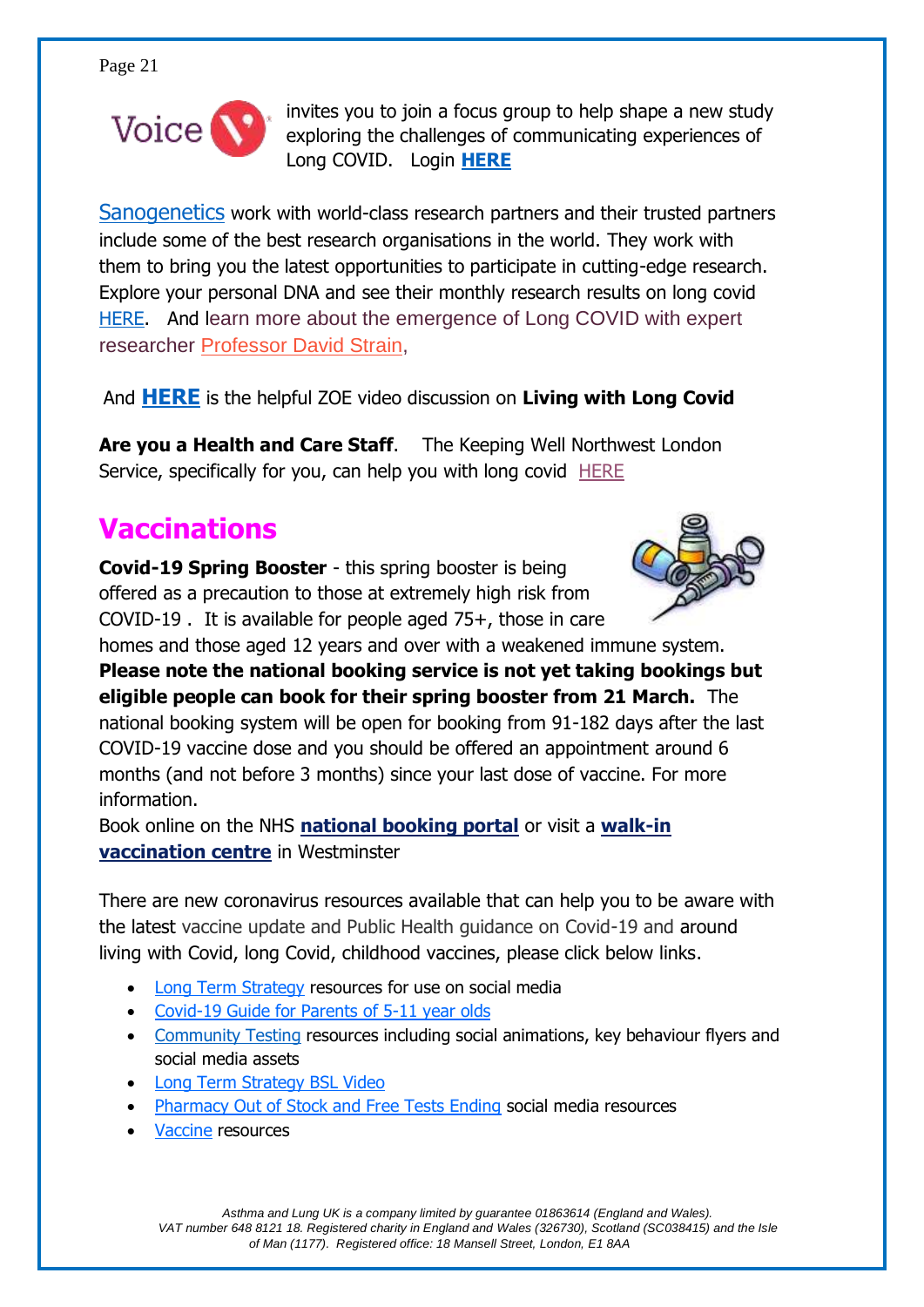• There is also some new GOV UK leaflets, translation etc to the Spring booster dose and Information on the spring booster dose for eligible individuals. [HERE.](https://www.gov.uk/government/publications/covid-19-vaccination-spring-booster-resources?utm_medium=email&utm_campaign=govuk-notifications-single-page&utm_source=16da205b-85dc-4071-bf38-f78d8708859f&utm_content=immediately#full-publication-update-history)

**Here are some useful resources for your vaccine campaigns from the**  London Association [of Directors of Public Health.](https://adph.org.uk/networks/london/)

#### **Use the following links to download:**

[About COVID vaccine -](https://mcusercontent.com/6bb34f6b7e053c819a67925bd/files/152d75ac-23aa-9a2a-8403-ce13483248fe/About_COVID_vaccine_Trifold_18_Feb_FV.pdf) Trifold [COVID Vax pregnancy and fertility](https://mcusercontent.com/6bb34f6b7e053c819a67925bd/files/f6097e5b-56a4-57ca-1d62-e8bdb5bf3c83/COVID_Vax_pregnancy_and_fertility_Trifold_17_Feb_.pdf) - Trifold [Have confident COVID vaccine conversations](https://mcusercontent.com/6bb34f6b7e053c819a67925bd/files/9c1b62fa-2ab0-01c0-bf95-61214b7837dd/Have_confident_COVID_vaccine_conversations_17_Feb_FV.pdf) [Confident COVID vaccine conversations -](https://mcusercontent.com/6bb34f6b7e053c819a67925bd/files/8ebd7296-809e-28e5-0f34-0cdc700cb250/Confident_COVID_vaccine_conversations_Deaf_and_hard_of_hearing_17_Feb_FV.pdf) Deaf and hard of hearing [Confident COVID vaccine conversations -](https://mcusercontent.com/6bb34f6b7e053c819a67925bd/files/a96abdf8-e180-955d-de2b-7cc54bc527a1/Confident_COVID_Vaccine_Conversations_Hospitality_workers_19_Feb_FV.pdf) Hospitality workers [Confident COVID vaccine conversations -](https://mcusercontent.com/6bb34f6b7e053c819a67925bd/files/32170b8f-867b-e075-9574-009d5c19810c/Confident_COVID_vaccine_conversations_Logisitcs_19_Feb_FV.pdf) Logisitcs [Confident COVID vaccine conversations -](https://mcusercontent.com/6bb34f6b7e053c819a67925bd/files/284712ab-bfaf-de0b-fda7-34e20949cbea/Confident_COVID_vaccine_conversations_people_with_learning_disabilities_17_Feb_FV.pdf) People with learning disabilities [Confident COVID vaccine conversations -](https://mcusercontent.com/6bb34f6b7e053c819a67925bd/files/dea59406-2476-8314-12a7-85b62ad7e6a3/Confident_COVID_Vaccine_Conversations_Pregnancy_and_Fertility_17_Feb_FV.pdf) Pregnancy and Fertility [Confident COVID vaccine conversations -](https://mcusercontent.com/6bb34f6b7e053c819a67925bd/files/f07ecba2-91d7-c696-14ff-43f59a6ec77b/Confident_COVID_vaccine_conversations_White_Other_population_17_Feb_FV.pdf) "White-Other" population

**[Find out where else to get vaccinated in Westminster](https://westminster.us1.list-manage.com/track/click?u=a50c8b0dd980669ef713b4cca&id=cf6434e084&e=81dde5b4cc)** including at pharmacies, on our vaccination bus and at clinics.

#### **Unsure?**

Researchers have uncovered the best way to discuss the benefits of vaccination with someone who's unsure. [HERE](https://www.bbc.com/future/article/20211209-how-to-talk-to-vaccine-hesitant-people) are the dos and don'ts of these tough conversations.

In August this year **Westminster council** pleaded with central Government to help them with improving their vaccine take up, see **[HERE.](https://www.bbc.co.uk/news/uk-england-london-58282067)** It was recorded that Westminster had the [lowest take up rate](https://inews.co.uk/news/westminster-lowest-vaccine-rate-uk-region-government-backyard-1404638) in the UK and that 106,000 eligible people in Westminster still have not come forward for their first dose, according to figures from the Government's UK Health Security Agency

#### **Centre for Disease Control and Prevention.**



Accurate vaccine information is critical and can help stop common myths and rumours. Find some facts [HERE.](https://www.cdc.gov/coronavirus/2019-ncov/vaccines/facts.html) It can be difficult to know which sources of information you can trust. Learn more about [finding credible vaccine information.](https://www.cdc.gov/vaccines/vac-gen/evalwebs.htm)

#### **[COVID-19 vaccinations received overseas](https://www.gov.uk/government/publications/covid-19-vaccinations-received-overseas?utm_medium=email&utm_campaign=govuk-notifications-topic&utm_source=37e306fe-91bf-475a-9b80-69294cb60acb&utm_content=weekly)**

Information for healthcare practitioners on COVID-19 vaccination received overseas. Text and table updated to include advice for individuals given a booster dose overseas.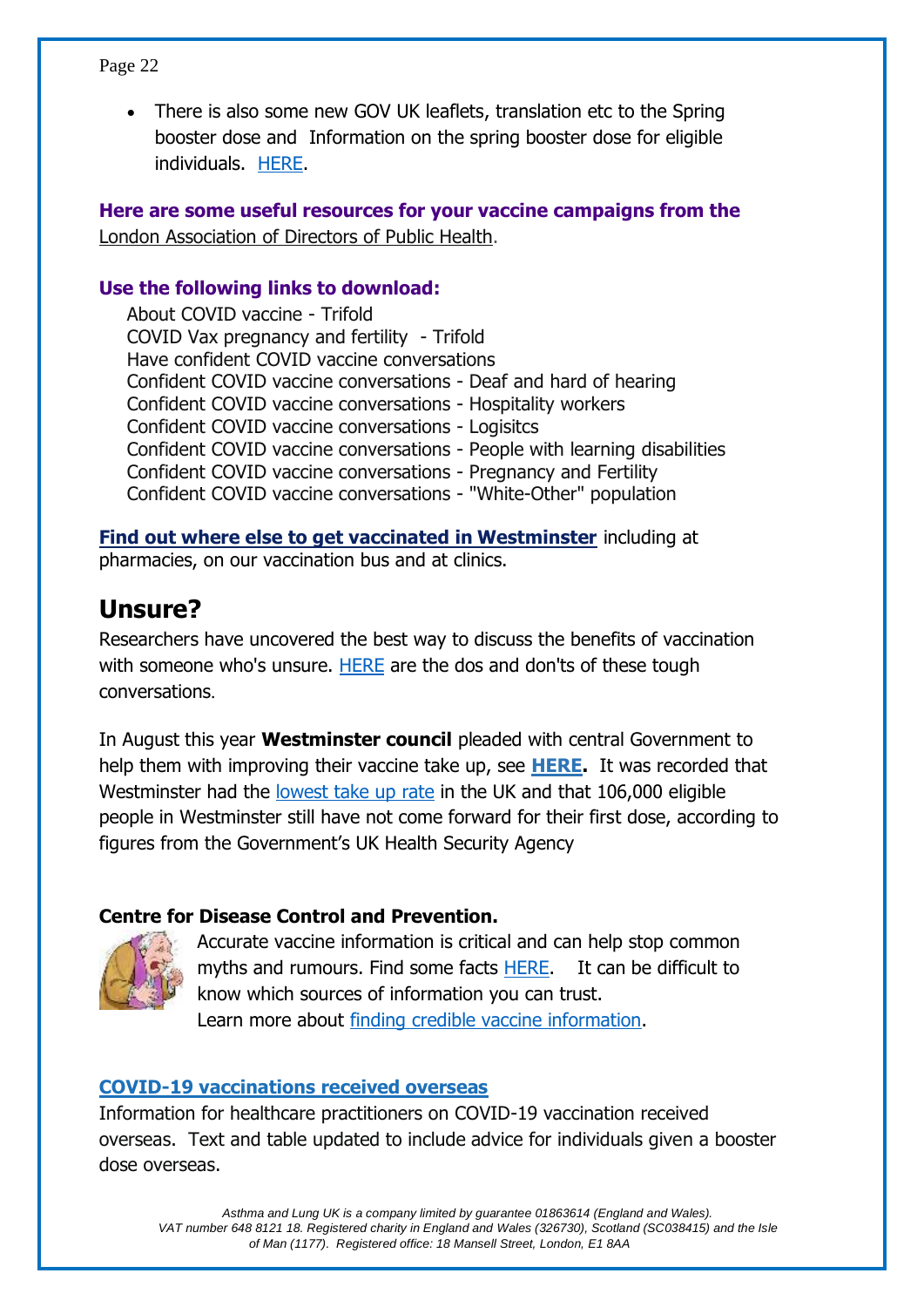**YOU CAN HAVE YOUR COVID-19 VACCINE DURING RAMADAN:** Don't delay getting the COVID-19 vaccine during the holy month of Ramadan. A vaccination does not break your fast. The vaccine does not contain components of animal origin. <https://www.youtube.com/watch?v=o1jrJ6sJ-wE>

**GET YOUR COVID-19 VACCINE:** COVID-19 infection levels are rising across London and in Westminster. The COVID-19 vaccine is still the best way to protect yourself and others from the virus. The COVID-19 vaccine is still the best way to protect yourself and others from the virus. Get vaccinated on the **[vaccine bus](https://westminster.us1.list-manage.com/track/click?u=a50c8b0dd980669ef713b4cca&id=b437628ca9&e=81dde5b4cc)**, at a **[local walk-in clinic](https://westminster.us1.list-manage.com/track/click?u=a50c8b0dd980669ef713b4cca&id=f30e7a6e02&e=81dde5b4cc)** or book an appointment online. There is good availability

**SPRING BOOSTER:** The spring booster jab is being offered to those people at higher risk of COVID-19 as a precaution to make sure they maintain a hight lever of protection and to help reduce the likelihood of them getting seriously ill from the virus. This includes: people aged 75 years and over, residents in care homes for older adults, people ages 12 years and over who are immunosuppressed, Visit **[NHS.UK](https://westminster.us1.list-manage.com/track/click?u=a50c8b0dd980669ef713b4cca&id=5697666053&e=81dde5b4cc)** for more information.

## **Patient Involvement & research**



#### **What is Luscii remote patient monitoring?**

With the Luscii app, patients take their own measurements at home and report on their well-being. They receive self-care tips and educational animations about how to deal with their condition. And if

necessary, direct contact is available via chat or video link. Check it out [HERE](https://luscii.com/)

**Kings Fund seminar** Re-imagining care pathways: innovative solutions to improve clinical workloads | The King's Fund online event [HERE](https://youtu.be/cNXkWVHtqOM)



**Breathing Matters**: Their mission is to improve the lives of every pulmonary fibrosis, bronchiectasis and respiratory/lung infection sufferer through ground-breaking medical research, carried out at UCLH and UCL Respiratory, a leading research

centres for respiratory diseases. <https://www.breathingmatters.co.uk/>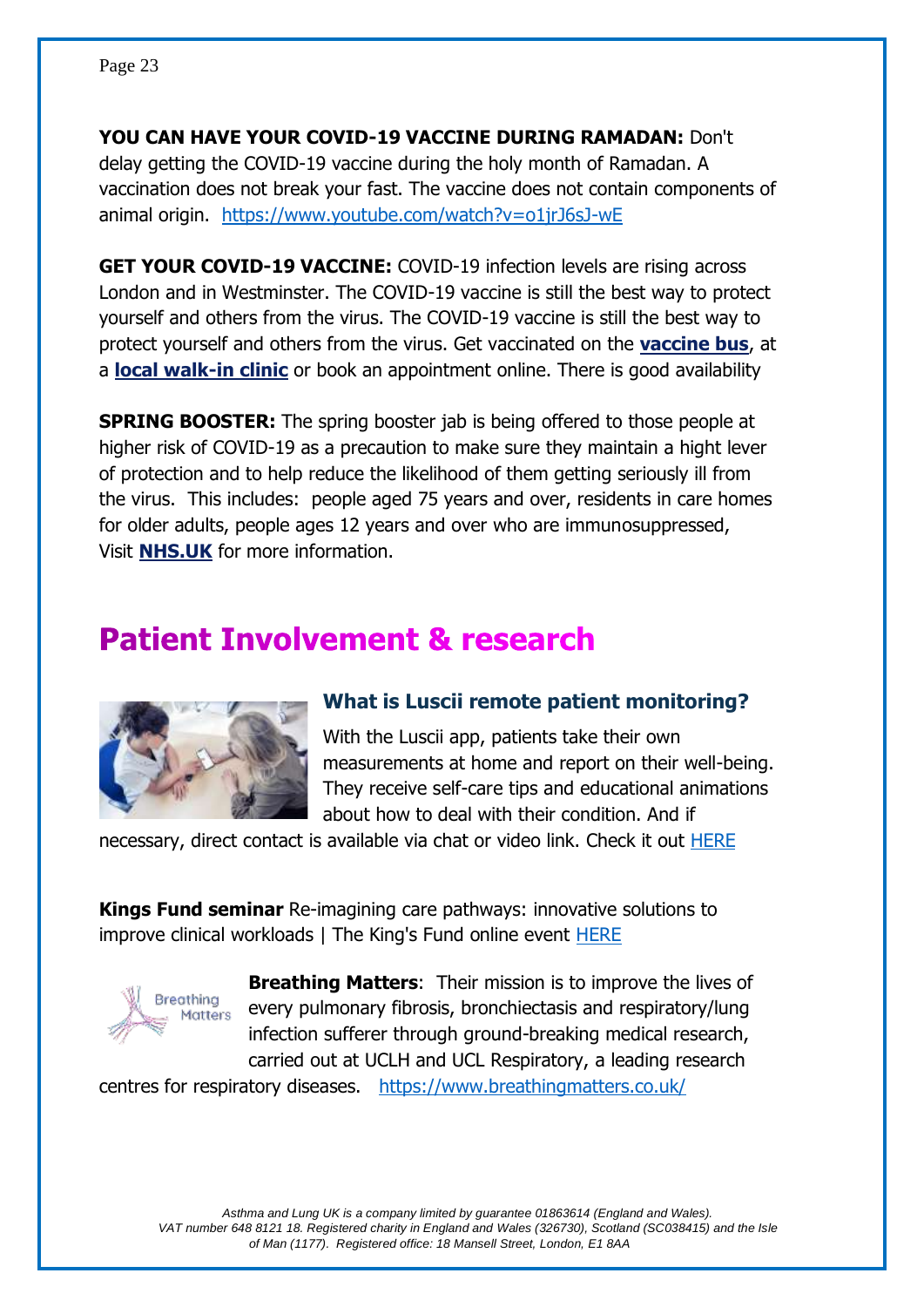

**The ZOE COVID** [Study app](https://covid.joinzoe.com/) is a not-for-profit initiative that was launched at the end of March 2020 to support vital COVID-19 research, the Kings study is the world's largest ongoing study of COVID-19 and is led by ZOE Co-Founder, Tim Spector.

In recent years, **patient and public involvement** (PPI) has moved to the forefront of research, as its potential to strengthen **National Institute for Health Research** and ensure the focus is relevant has become far more realised. With a focus on performing research "with" or "by" patients and members of the public, guidelines and tools have been created across the board. **[READ MORE.](https://nihr.us16.list-manage.com/track/click?u=8ac56a9ec9c9392935f5ffd3f&id=dc56976e6e&e=480f63b037)**

#### **International Guidelines Library & Registry**

The open [access GIN library](https://g-i-n.net/) contains links to over 3000 guidelines, published or endorsed by GIN members, as well as health guidelines from non-member organisations. There is also a register of planned guidelines and guidelines in development, which is open and free. The aim is to avoid duplication of effort, increase transparency and offer the potential for collaboration.

Read [HERE](https://www.nhs.uk/conditions/antibiotics/antibiotic-antimicrobial-resistance/) about **antibiotic resistance** (AMR), what it means and how important it is to stop bacteria's becoming resistant against treatment. This applies to action needed in food chain. This is really important for our futures

The normally an exacerbation treatment is a short course of oral prednisolone and an antibiotic, but if the cause is a virus, then the antibiotic will not work and should only be used if a bacterial infection develops. Therefore it is important to test any infection to reduce anti-biotic overuse, See [HERE](https://ec.europa.eu/research-and-innovation/en/horizon-magazine/virus-or-bacteria-soon-test-could-tell-you) a research innovation of a tool that can tell between viral and bacterial infections. This approach could help clinicians know when to correctly prescribe antibiotics. See also a USA solution [HERE](https://corporate.dukehealth.org/news/testing-tool-can-quickly-distinguish-between-viral-and-bacterial-infections)

# **OUR PLANET & RANDOM THINGS**

Welcome to Westminster City Council's Environment News e-newsletter **HERE**, covering the ways we are creating a **[greener and cleaner](https://westminster.us1.list-manage.com/track/click?u=a50c8b0dd980669ef713b4cca&id=bf49abbee6&e=81dde5b4cc)** City for All. If you're involved in a project related to climate change, or if you know of any



community projects that we can share, **[please email us](mailto:climateemergency@westminster.gov.uk)** as we're keen to hear from you.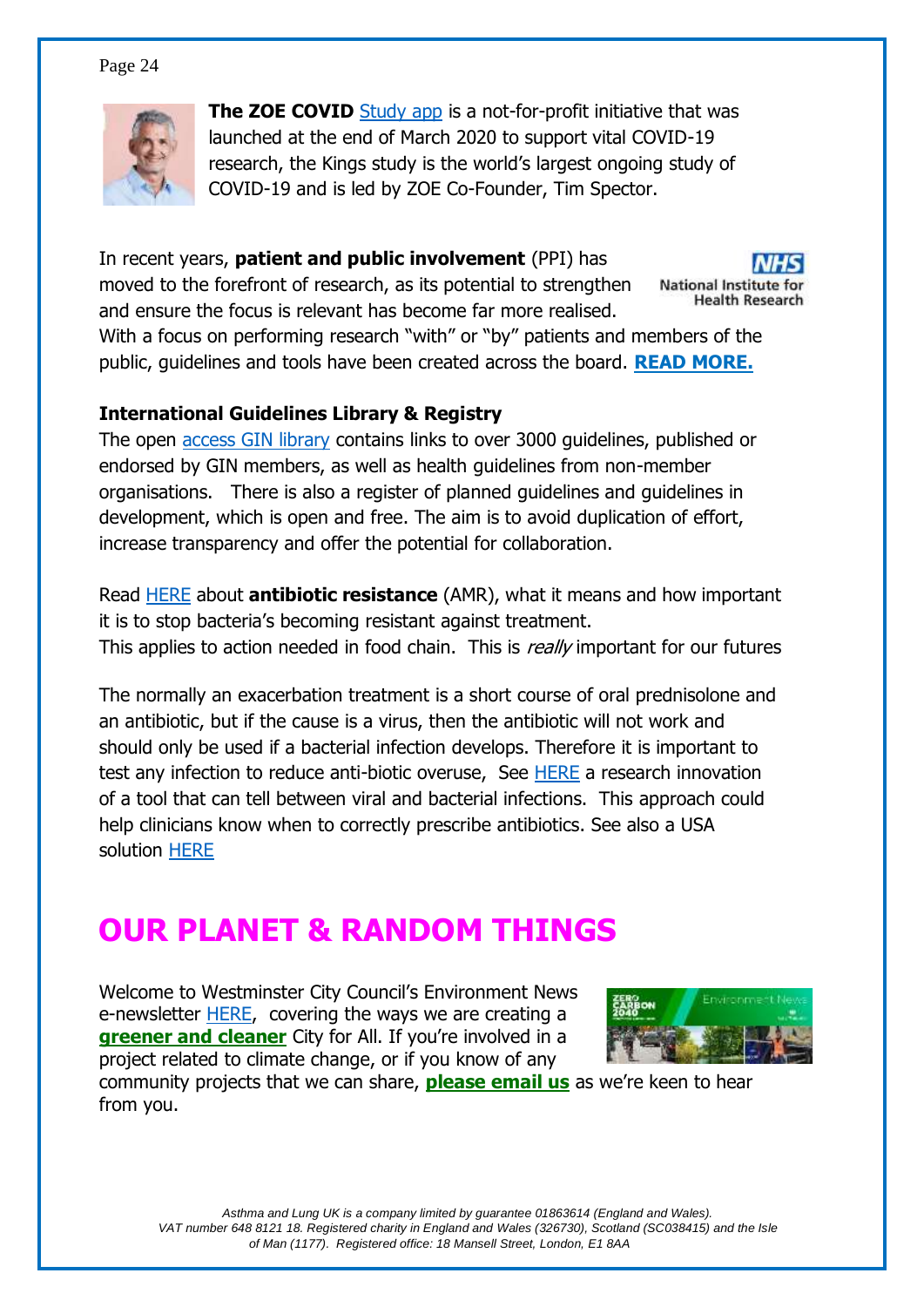#### **"To Good Too Go"** tells us about the **10% of food waste that happens because we don't understand date labels?**

When we're unsure whether our food will still be safe to eat, many of us revert to the same routine: check the Best Before label, slap ourselves on the wrist when we see the date has passed, and regretfully throw the food away. The problem? Unlike Use By labels, Best Before labels indicate quality, not safety. This means we're often binning food that we could happily eat instead. This is exactly why we launched our **'Look, Smell, Taste, Don't Waste'** label last year: a visual reminder that if your Best Before-labelled-food still looks, smells, and tastes okay - and it's been stored correctly - then it can still be delicious to enjoy.

They've created a date label knowledge hub, complete with a quiz **HERE** that can test your understanding on the topic. Study up, test your knowledge, then let's share the quiz But we still have a problem: only half of Brits believe that food past its Best Before is perfectly safe to eat

<https://share.toogoodtogo.com/>Download their [App](https://play.google.com/store/apps/details?id=com.app.tgtg) and find delicious food ready to be saved in your area. Also see their **handy guide** [on How to Defrost](https://lovefoodhatewaste.us1.list-manage.com/track/click?u=65343110dd35be920e719fccd&id=0b7882c6bc&e=11d0f3d91d)  **[Safely](https://lovefoodhatewaste.us1.list-manage.com/track/click?u=65343110dd35be920e719fccd&id=0b7882c6bc&e=11d0f3d91d)** 

**Have you heard of Heygo**. It is the on-line ability to explore the world from home. With live, interactive streams with incredible people in unbelievable places.

- Free to sign up, free to book tours
- No subscriptions, no tour fees
- Tip what you can, tip often

Join for free <https://www.heygo.com/>

We worry about how confidential our medical data is. See Patient [Knows Best,](https://patientsknowbest.com/) A single place for your health information, trusted by the NHS since 2008 or see Imperial's version in "[Care Information](https://www.careinformationexchange-nwl.nhs.uk/)  [Exchange](https://www.careinformationexchange-nwl.nhs.uk/)" for their patients.

But now that collection of data has become very big business, have you thought about what Amazon knows about you? See a Guardian article **[HERE](https://www.theguardian.com/technology/2022/feb/27/the-data-game-what-amazon-knows-about-you-and-how-to-stop-it?utm_term=621c56d35afeb8904c462cc499c4e174&utm_campaign=GuardianTodayUK&utm_source=esp&utm_medium=Email&CMP=GTUK_email)**





The ERS Summit meeting last year has recorded their talk on the futures of digital respiratory medicine [HERE](Where%20are%20we%20now?%20Learning%20from%20the%20ERS%20Presidential%20Summit%202021%20on%20digital%20respiratory%20medicine%20-%20YouTube) with points I never thought of....almost science fiction, but hopefully some positive moves in the future.

Eg. We are not good at remembering what happened to us in the year, so 3 hours a year with a clinician is not enough, perhaps ongoing regular remote monitoring records would help with this?

And [HERE](How%20can%20patient%20organisations%20play%20an%20active%20role%20in%20next%20generation%20health%20and%20research?%20-%20YouTube) is an expert dreaming of where patient organisations go in next generation health.

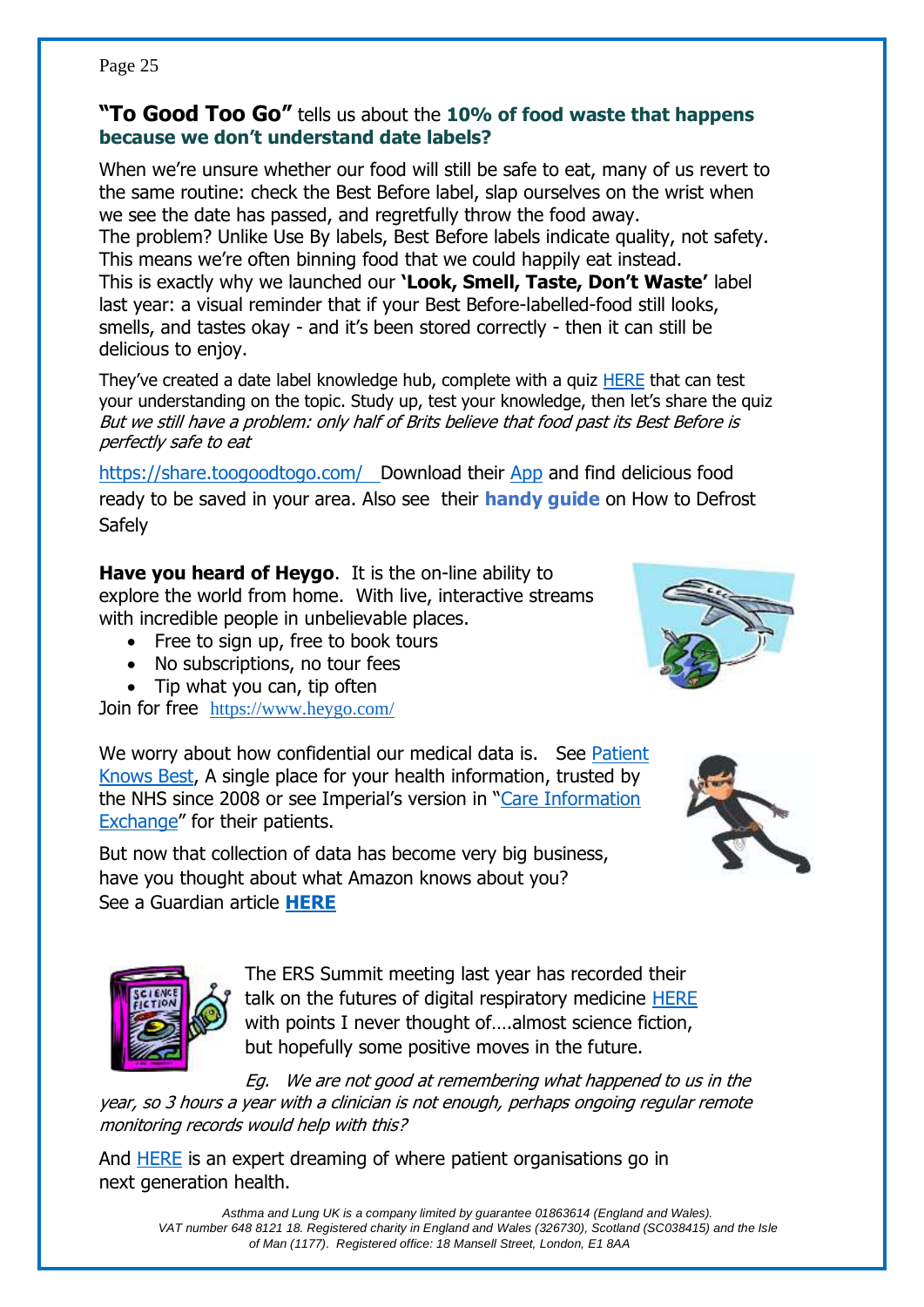#### **Geomantica Newsbrief March 2022**

#### <https://geomantica.com/>

Geomantica has been promoting Earth harmony, via dowsing, geomancy, esoteric gardening & agriculture, and eco-sensitive living, since 1998.

> The Geomantica website is very esoteric and has researched alternative and eco living for years. Their knowledge is sophisticated and wide ranging. Worth having a look at their 81st edition of Geomantica magazine. Do register with them if interested to receive future news. It's free to read and available [HERE.](https://geomantica.com/current-magazine/)

Book a free collection of your unwanted clothes. with traid.org.uk/collections [https://traid.org.uk/clothes](https://traid.org.uk/clothes-donations/book-a-collection/)[donations/book-a-collection/](https://traid.org.uk/clothes-donations/book-a-collection/) or call: 0208 733 2595.

#### **Food myths revealed [HERE](https://comms.bhf.org.uk/4P3Q-19KR1-CB98A3832AC7DF634KZI4M4F2381AFB0E30D0F/cr.aspx?v=2)**

Prepare to be surprised! From coffee to chocolate, our British Heart Foundation Senior Dietitian reveals some of the biggest myths about healthy eating.

It is an ongoing frustration that the news on the far more dangerous topic of **antibiotic resistance** is

> **EMERGENCY** OMMITTEE

takes a back seat to that of "who sat where at a non-existent party?" Read Helen's story **[HERE](https://youtu.be/Nd53xd6acmQ)** And Fact Sheets from the World Health Organisation **[HERE](https://www.who.int/news-room/fact-sheets/detail/antimicrobial-resistance)**

> Our new member, Hope joined us at the last meeting. There will be many scams for **Ukraine support,** and she recommends DEC if you wish to help. Their link [HERE](https://www.dec.org.uk/?gclid=CjwKCAjwxOCRBhA8EiwA0X8hi-HIxnA8OP0lvL6L5GoW5ZWPzQDwH8KAfyjSzGX1YUqv9HWSTJvjvRoCwwwQAvD_BwE)

And the NHS is also working towards a Delivering a 'Net Zero' National Health Service and you can read their report **[HERE](https://www.england.nhs.uk/greenernhs/wp-content/uploads/sites/51/2020/10/delivering-a-net-zero-national-health-service.pdf)**



ANTIBIOTICS





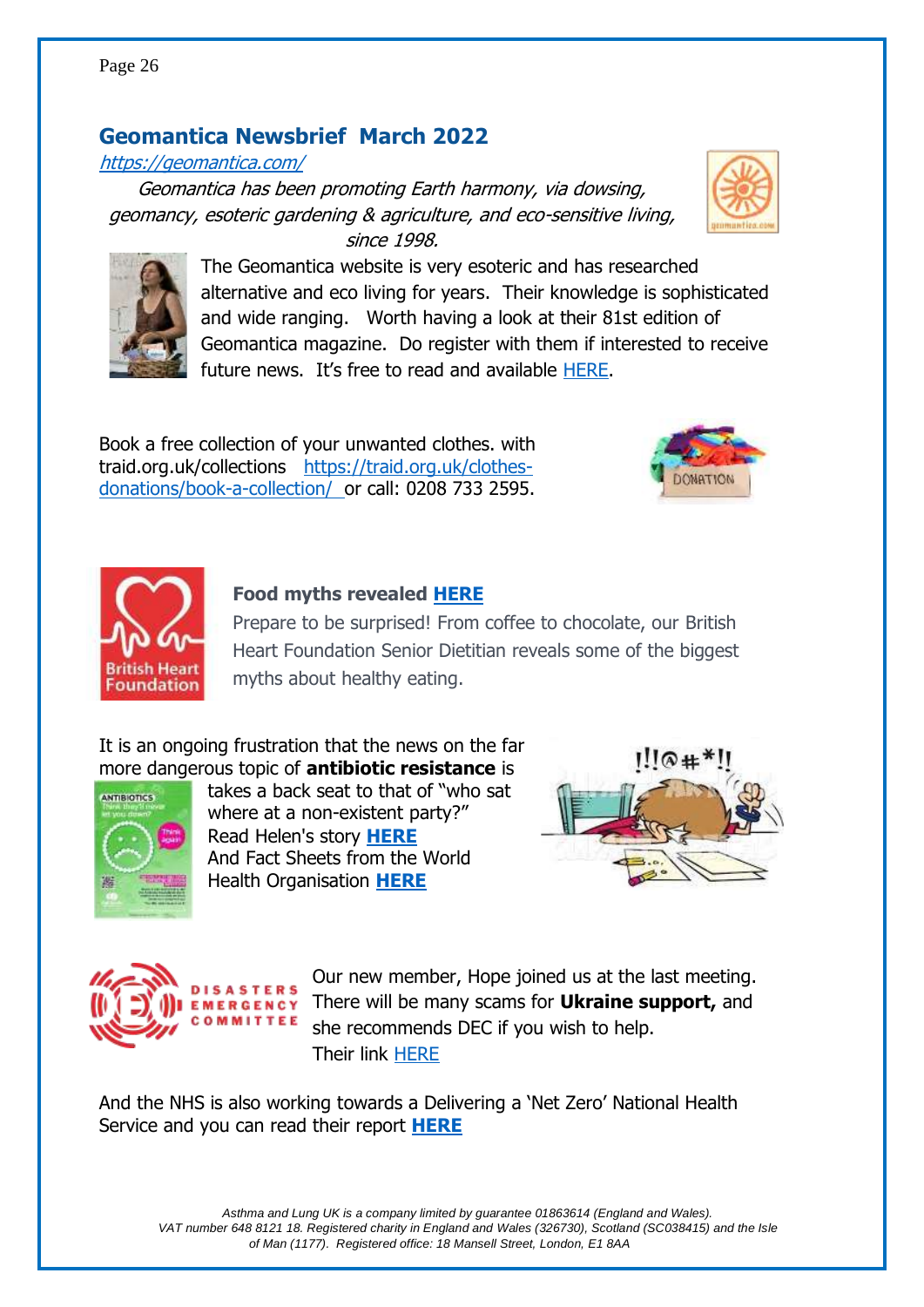This interactive tool aims to help clinicians work with patients to identify a greener approach to delivering high quality, patient centred respiratory care. Read about it **[HERE](file:///C:/Users/Owner/Documents/Rehab%20&%20breatheasy/CHIMP%20newsletters/The%20Greener%20Respiratory%20Pathway:%20A%20PCRS%20Initiative%20|%20Primary%20Care%20Respiratory%20Society%20(pcrs-uk.org))**





**[Their publications](http://www.health.org.uk/publications)** and long reads present knowledge and ideas gained from their research, Foundation improvement programmes and other areas of work.

And **[HERE](file:///C:/Users/Owner/Documents/Rehab%20&%20breatheasy/CHIMP%20newsletters/Going%20green:%20what%20do%20the%20public%20think%20about%20the%20NHS%20and%20climate%20change%3f%20-%20The%20Health%20Foundation)** is their report on what the public think about the NHS and Climate change

Do you need help at home perhaps after a hospital stay or because you are not as mobile as you used to be? Look on the NHS website to find suitable home care near you - click on this **LINK:** 





[Love Food, Hate Waste](file:///C:/Users/Owner/Documents/Rehab%20&%20breatheasy/CHIMP%20newsletters/Love%20Food%20Hate%20Waste) has lots of handy hints, recipes and other ideas to stop the current wasting of food.

Though the imminent changes with the current Omicron virus mutation may mean the closing of restaurants. I am

hoping that there will be someway in which their food can go to good causes and not be wasted. Though perhaps [OLIOEX](https://olioex.com/) or "[Too Good to Go](https://toogoodtogo.co.uk/en-gb)" may be able to help. Whilst OLIO connects neighbours with each other and with local businesses so surplus food can be shared, not thrown away. This could be food nearing its sell-by date in local stores, spare home-grown vegetables, bread from your baker, or the groceries in your fridge when you go away.



#### **British Heart Foundation**

Mark the start of spring with 9 recipes from the [British Heart](https://comms.bhf.org.uk/4P3Q-19UGA-CB98A3832AC7DF634KZI4M4F2381AFB0E30D0F/cr.aspx?v=1)  [Foundations](https://comms.bhf.org.uk/4P3Q-19UGA-CB98A3832AC7DF634KZI4M4F2381AFB0E30D0F/cr.aspx?v=1) best healthy seasonal recipes. **[HERE.](https://www.bhf.org.uk/informationsupport/heart-matters-magazine/nutrition/healthy-spring-recipes-to-try?utm_campaign=2138986_HeartMatters_enewsletter_HCP_Mar2022_2&utm_medium=email&utm_source=British%20Heart%20Foundation%20%28BHF%29%20&mi_u=8-21524889)** Let purple sprouting broccoli, asparagus and roasted rhubarb brighten up your mealtimes.

#### **Some handy links to help cope with arthritis and frailty**

[Egg shaped gel stress;](https://www.amazon.co.uk/SourceTon-Egg-Shape-Strengthening-Rehabilitation-Strengthener/dp/B075864NJR/ref=asc_df_B075864NJR/?tag=googshopuk-21&linkCode=df0&hvadid=309800883790&hvpos=&hvnetw=g&hvrand=59625160294383953&hvpone=&hvptwo=&hvqmt=&hvdev=c&hvdvcmdl=&hvlocint=&hvlocphy=9045880&hvtargid=pla-392278516728&psc=1%20ball) [Arthritis Action hand Therapy Webinar;](https://www.arthritisaction.org.uk/living-with-arthritis/resource-centre/webinars/#:~:text=Arthritis%20Action%20hosts%20a%20series,directly%20ask%20their%20questions%20online.) [Tipping kettle](https://www.completecareshop.co.uk/kitchen-aids/kitchen-aids-and-gadgets/kettle-tippers?gclid=CjwKCAjwlcaRBhBYEiwAK341je4rfxLWTNbEBQREalMQwRjAf_vERXSvvLqagNnXdCKRrJKjDsLGAxoCi4MQAvD_BwE) [Grabbers;](https://www.completecareshop.co.uk/daily-living-aids/reaching-aids/handi-grip-reacher-810mm?sku=Q15620&gclid=CjwKCAjwlcaRBhBYEiwAK341jWCVDd3uj4hcMgD_voCfCpHj2ItOkyim5MUU6RC9u5sOez3kexypmxoCEa4QAvD_BwE) [Bottle and can opener;](https://www.completecareshop.co.uk/kitchen-aids/kitchen-aids-and-gadgets/bottle-jar-openers/bottle-multi-opener?sku=M66492&gclid=CjwKCAjwlcaRBhBYEiwAK341jQGwgQBuqiITNIys8wkIOslZ332GOywMXuhuxD5LpnWo8qhQMnt6KhoC9hcQAvD_BwE) [Perching stool;](https://www.completecareshop.co.uk/bathroom-aids/shower-chairs-seats-and-stools/perching-stools/perching-stool-with-back-and-arms?sku=Q04853&gclid=CjwKCAjwlcaRBhBYEiwAK341jXL5O3J4_R1vGB69SgX5_eFc5AJte2BuTzugLeKnO-CLm0gGqlgcwBoC9rwQAvD_BwE) [Garden kneeler \(can be used](https://www.completecareshop.co.uk/daily-living-aids/gardening-aids/garden-kneeler?sku=M10229&gclid=CjwKCAjwlcaRBhBYEiwAK341jfzd2zwTSdSdeDVOiOAKiSllwvRXF7jqoIruU_PlsJHkbMF-IM7EExoCQ44QAvD_BwE)  [indoors too\);](https://www.completecareshop.co.uk/daily-living-aids/gardening-aids/garden-kneeler?sku=M10229&gclid=CjwKCAjwlcaRBhBYEiwAK341jfzd2zwTSdSdeDVOiOAKiSllwvRXF7jqoIruU_PlsJHkbMF-IM7EExoCQ44QAvD_BwE) [Cool mat;](https://www.amazon.co.uk/LIVIVO-Cooling-Pillow-Absorbs-Dissipates/dp/B0898N6YMS/ref=sr_1_3_sspa?keywords=Cool+Pads+for+Bed&qid=1647420934&sr=8-3-spons&psc=1&smid=A2GBB48Z2CXWJI&spLa=ZW5jcnlwdGVkUXVhbGlmaWVyPUEyOEc1WUExRjBUVllIJmVuY3J5cHRlZElkPUEwOTQyNzc5M1BLUTdaOVlXS0RQMiZlbmNyeXB0ZWRBZElkPUEwNjQ4MjcyNFQ5UTk4TjNDQVRUJndpZGdldE5hbWU9c3BfYXRmJmFjdGlvbj1jbGlja1JlZGlyZWN0JmRvTm90TG9nQ2xpY2s9dHJ1ZQ==) [Theraflex;](https://www.amazon.co.uk/TheraFlex-Reusable-Cold-Hot-Pack/dp/B005GJTHOA/ref=asc_df_B005GJTHOA/?tag=googshopuk-21&linkCode=df0&hvadid=309940318982&hvpos=&hvnetw=g&hvrand=660615422822866486&hvpone=&hvptwo=&hvqmt=&hvdev=c&hvdvcmdl=&hvlocint=&hvlocphy=1006886&hvtargid=pla-761744751766&psc=1&th=1&psc=1) [Massage balls;](https://www.physiosupplies.co.uk/66fit-spiky-massage-ball-x-10cm/?sku=BP-GY-1001&gclid=CjwKCAjwlcaRBhBYEiwAK341jR8yDubsNwSOiHoRuhQpQtIvoBg2IOiTxBVjD6tnK7zM0QP_r8UsJRoCjlcQAvD_BwE) [Pedi roller](https://www.feetlife.co.uk/Carnation-Pediroller?gclid=CjwKCAjwlcaRBhBYEiwAK341jbdN4R3sn1zAXG4CSFgGgGf4FaxfyC7H_dYEzB6TwoxEGjadwoOrBhoCxskQAvD_BwE)